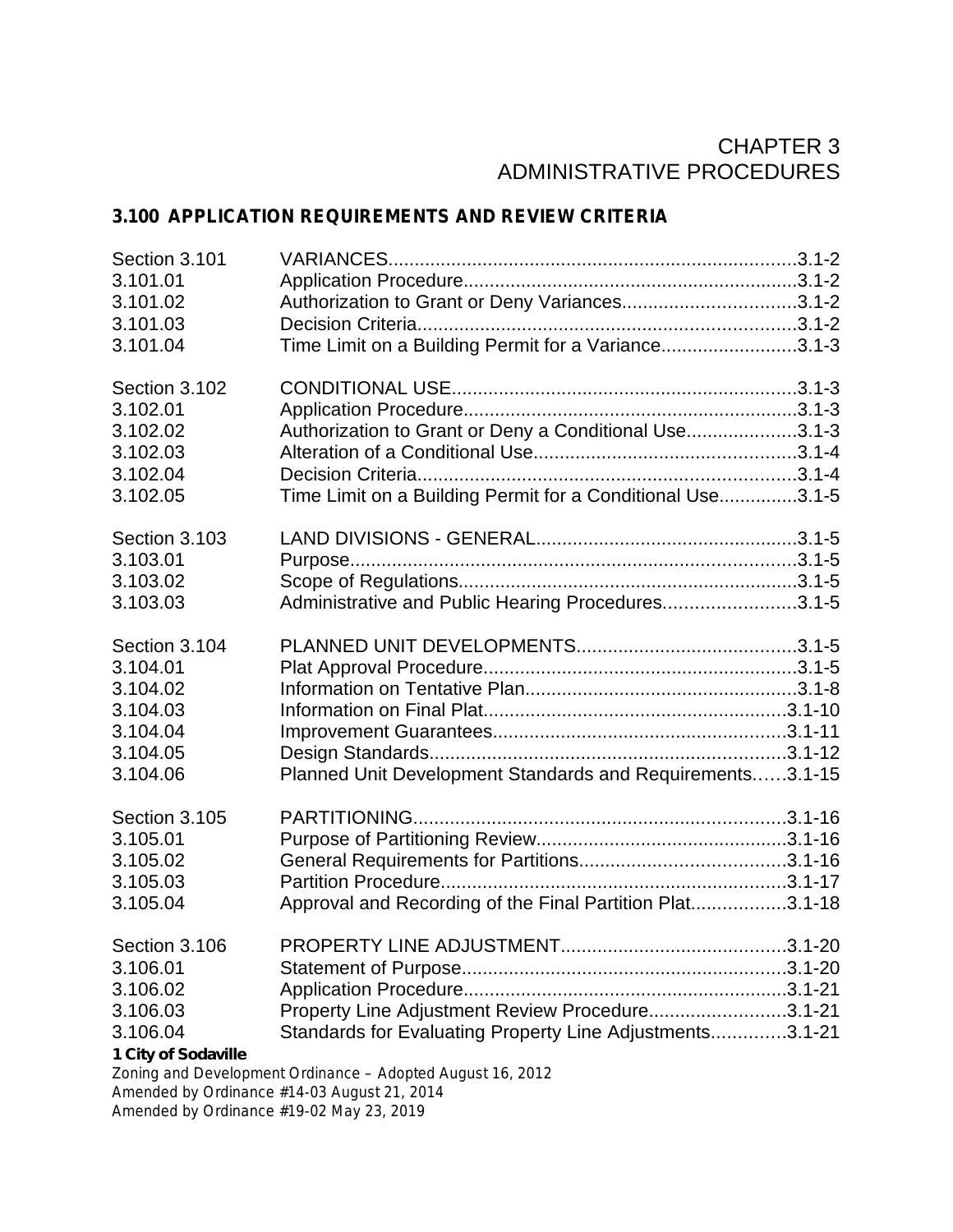| 3.106.05      |  |
|---------------|--|
| 3.106.06      |  |
| 3.106.07      |  |
| Section 3.107 |  |
| 3.107.01      |  |
| 3.107.02      |  |
| 3.107.03      |  |

# **3.101 VARIANCES**

.

# **3.101.01 Application Procedure**

The procedure for taking action on an application for a variance shall be as follows:

- A. A property owner may initiate a request for a variance by filing an application in accordance with Section 3.201.05 and a filing fee in accordance with Section 3.201.06 with the City Recorder.
- B. Before the Council may acton a variance application, it shall hold a public hearing thereon, following the procedures in Section 3.202.

### **3.101.02 Authorization to Grant or Deny Variances**

The City Council may authorize a variance from the requirements of this ordinance where it can be shown that owing to special and unusual circumstances related to a specific lot, strict application of the ordinance would cause an undue or unnecessary hardship. No variance shall be granted to allow the use of property for a purpose not authorized within the zone in which the proposed use would be located. In granting a variance the Council may impose conditions which it finds necessary to protect the best interests of the surrounding property or vicinity and otherwise achieve the purposes of this ordinance.

### **3.101.03 Decision Criteria**

A variance may be granted only in the event that all of the following circumstances exist:

A. Exceptional or extraordinary circumstances (e.g. fire) apply to the property which do not generally apply to other properties in the same vicinity, and result from lot size or shape, topography or other circumstances over

### *2 City of Sodaville*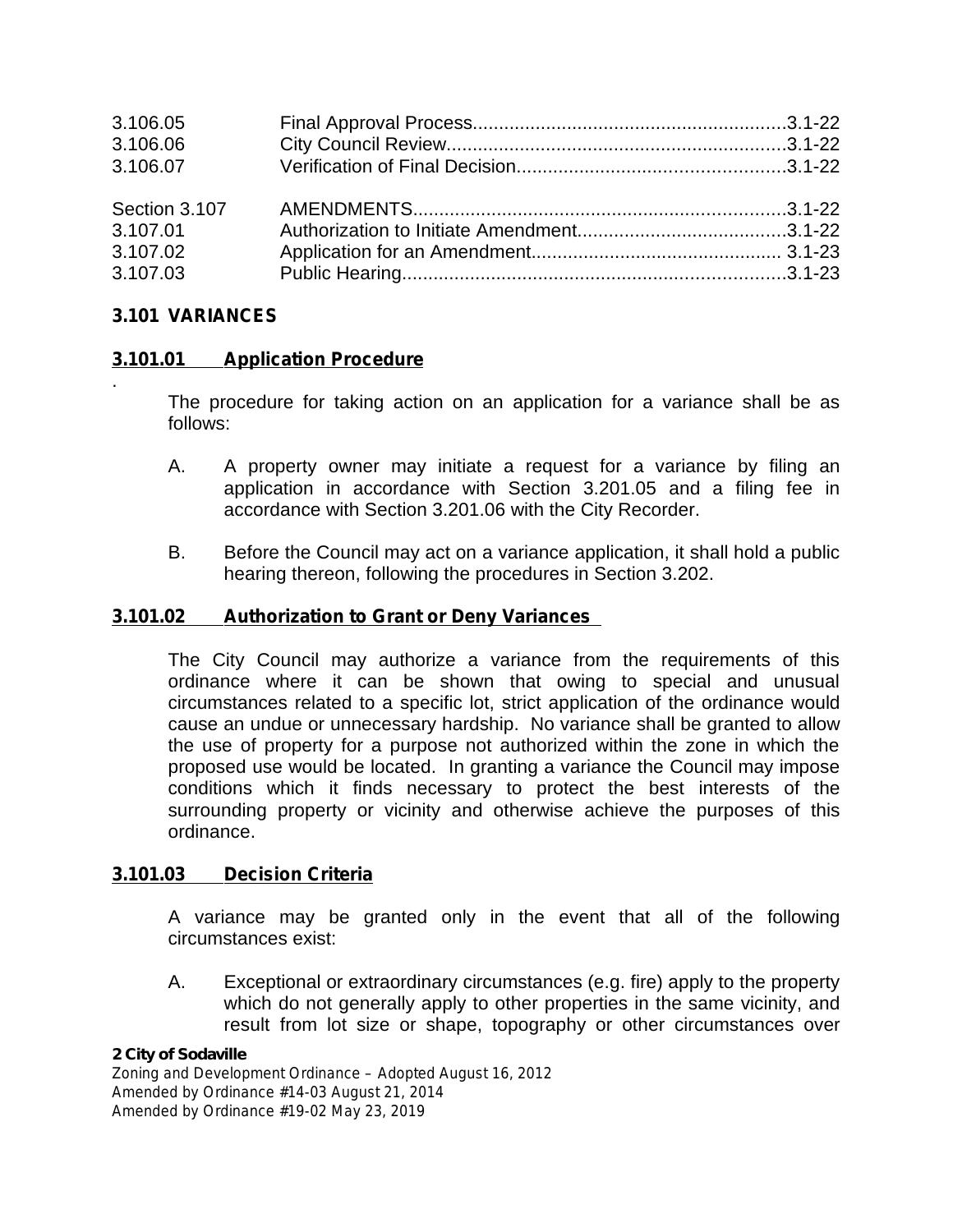which the owners of the property have had no control.

- B. The variance is necessary for the preservation of a property right of the applicant substantially the same as owners of other property in the same vicinity.
- C. The variance would not be materially detrimental to the purposes of this Ordinance, or to property in the same vicinity in which the property is located, or otherwise conflict with the objectives of the Sodaville Comprehensive Plan.
- D. The variance requested is the minimum variance which would alleviate the hardship.

### **3.101.04 Time Limit on a Building Permit for a Variance**

A variance shall be declared void after one year after the date of approval by the Council unless substantial construction on the structure for which the permit was authorized has taken place. The Council may, at its discretion, extend the time period, not to exceed an additional year.

### **3.102 CONDITIONAL USES**

### **3.102.01 Application Procedure**

The procedure for taking action on a Conditional Use application shall conform to the procedure for taking action on a Variance application as contained in Section 3.101.01.

### **3.102.02 Authorization to Grant or Deny a Conditional Use**

A conditional use listed in this ordinance shall be permitted, enlarged or altered upon authorization by the Council in accordance with the procedures of this article or any others referenced in this article. A conditional use may be use entirely appropriate within a particular zone, but due to the nature of the use - creation of traffic hazards, objectionable storage of large unsightly items, or similar adverse impacts -- it is necessary to impose conditions to protect the public health, safety or welfare. In permitting a conditional use, the council may impose the following types of conditions which the Council considers necessary to protect the best interest of the surrounding property or the City as a whole:

A. Increasing the required lot size in accordance with septic tank requirements.

#### *3 City of Sodaville*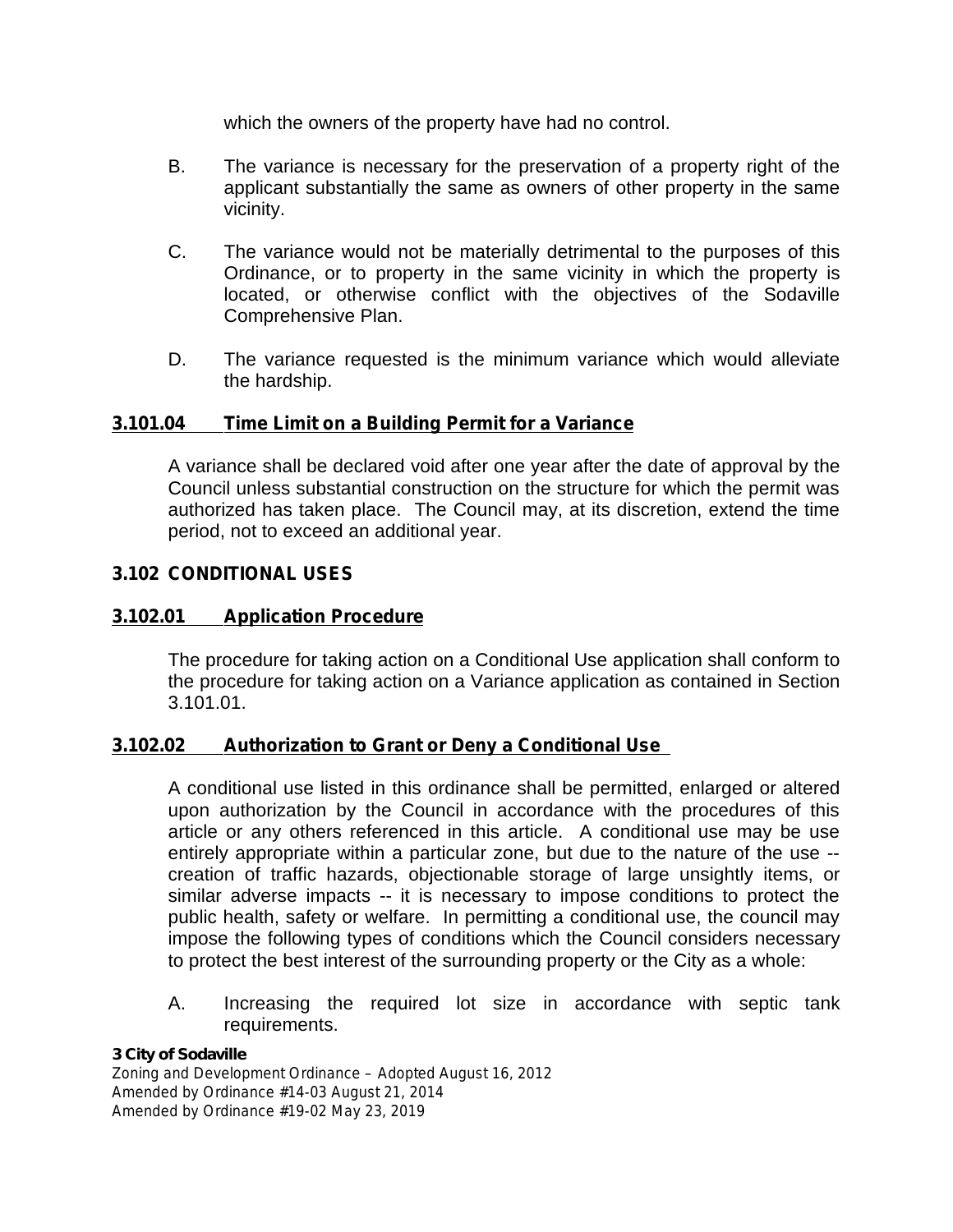- B. Limiting the height, size or location of structures.
- C. Controlling the location and number of vehicle access points and parking spaces.
- D. Increasing the street width.
- E. Limiting the number, size and location of signs.
- F. Limiting the hours of operation of a use causing loud, irritating and sustained noise.
- G. Requiring screening or landscaping to protect adjacent properties.
- H. Any other conditions necessary to accomplish the intent and purpose of the Comprehensive Plan and Development Ordinance.

# **3.102.03 Alteration of a Conditional Use**

In the case of a use existing prior to the effective date of this Ordinance and classified as a conditional use in this ordinance, any change in the use or in the lot area or any alteration of the structure shall conform with the requirements for conditional use. In no instance shall the Conditional Use Permit process be used to discourage any uses permitted under the provisions of this ordinance.

### **3.102.04 Decision Criteria**

The decision by the City Council to approve or deny a conditional use application shall be based on findings related to the following criteria:

- A. Development of the property as proposed in the application is generally compatible with existing development on abutting properties and in the surrounding neighborhood. It is also generally compatible with possible future development of property in the surrounding neighborhood as indicated by the Comprehensive Plan.
- B. The proposed development site has the physical characteristics needed to support the use taking into consideration factors such as steepness and stability of the slope, drainage characteristics, and septic suitability.
- C. The proposed development will not unduly affect the capacity of current public facilities including water supply and streets.

### *4 City of Sodaville*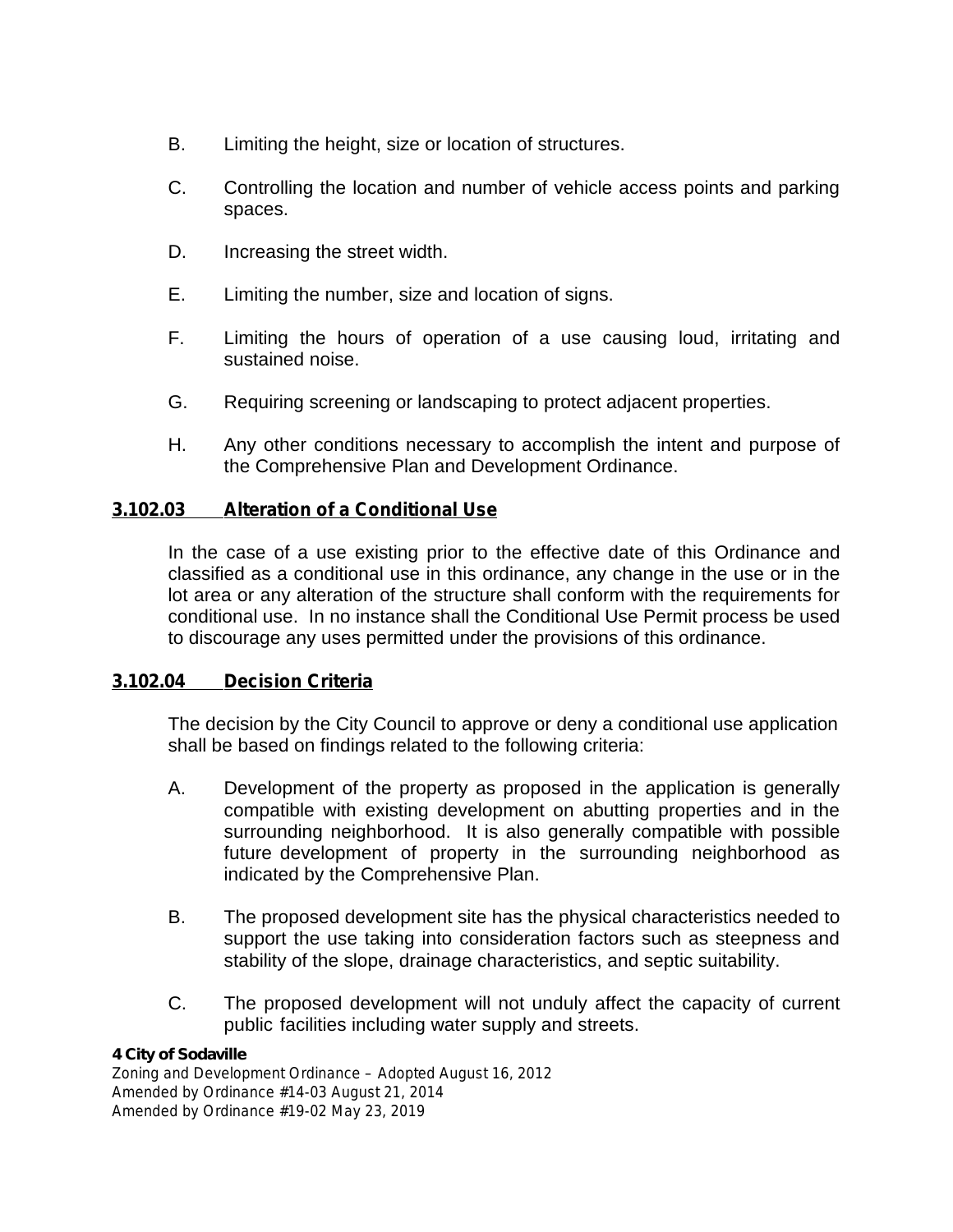D. The proposed development is consistent with the goals and policies in the Comprehensive Plan.

### **3.102.05 Time Limit on a Building Permit for a Conditional Use**

A conditional use permit shall be declared void after one year after the date of approval by the Council unless substantial construction on the structure for which the permit was authorized has taken place. The Council may, at its discretion, extend the time period, not to exceed an additional year.

# **3.103 LAND DIVISIONS - GENERAL**

# **3.103.01 Purpose**

The purposes of these regulations are to encourage or require the appropriate development of tracts of land sufficiently large enough to allow comprehensive planning, and to provide flexibility in the application of certain regulations in a manner consistent with the general provisions of the zoning ordinance thereby promoting a harmonious variety of uses, the economy of shared facilities and service, compatibility of surrounding areas, and the creation of an attractive, healthful, efficient and stable environment for living, and working.

### **3.103.02 Scope of Regulations**

These regulations are applicable to the subdivision or partition of land as defined in this ordinance, and, the adjustment of boundaries separating property.

### **3.103.03 Administrative and Public Hearing Procedures**

The administrative and public hearing requirements contained in the City of Sodaville Zoning and Development Ordinance shall be applicable to all land divisions.

# **3.104 PLANNED UNIT DEVELOPMENTS (PUD)**

### **3.104.01 Plat Approval Procedure**

A. Submission of Tentative Plan for Proposed Subdivision. The developer shall prepare a tentative plan of the P.U.D. and other supplementary information as required by this ordinance. The developer shall submit at least 20 copies of the tentative plan to the City Recorder at least 35 days prior to the Council meeting at which the request will be heard. The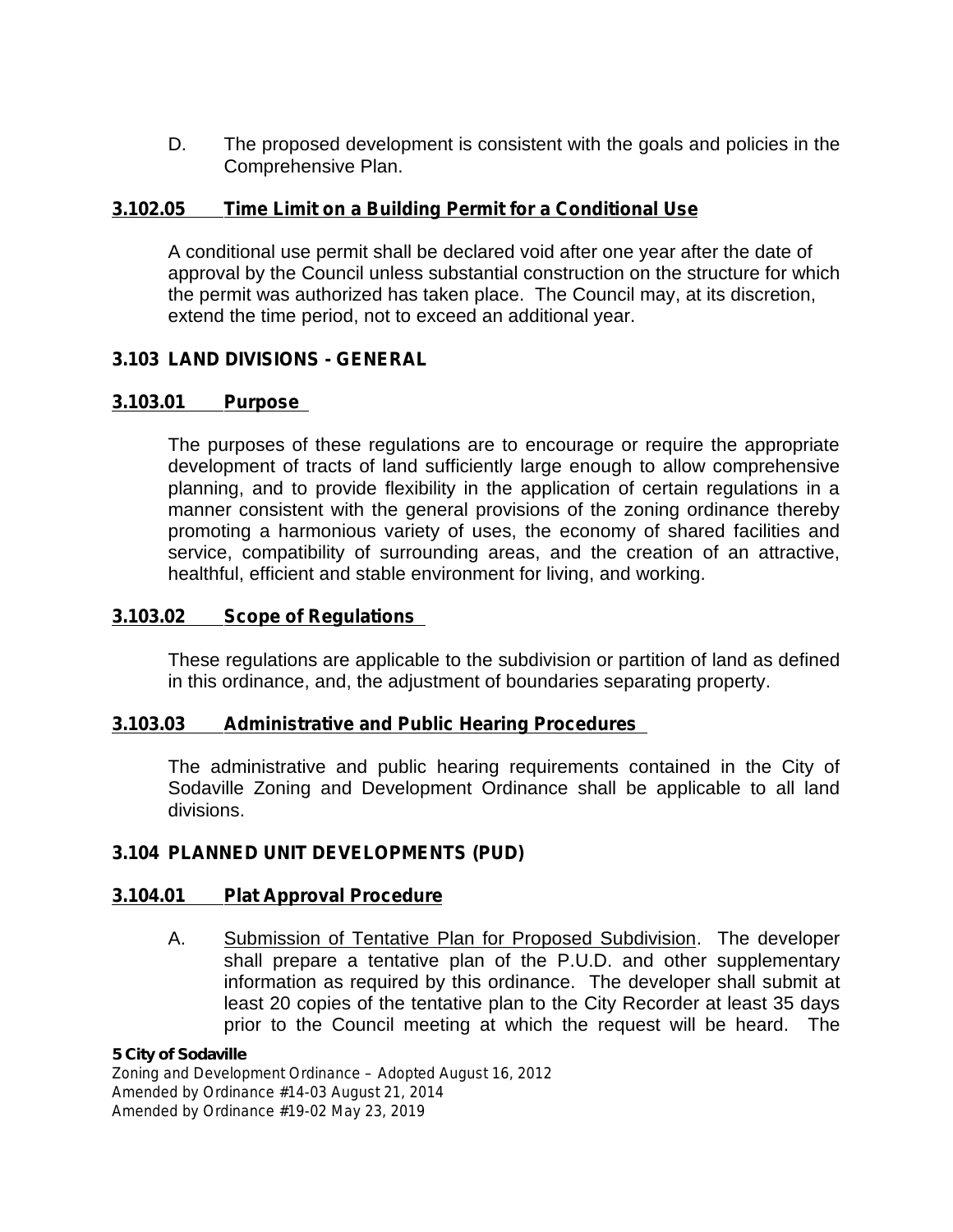tentative plan shall be submitted together with an application and a filing fee in an amount set by ordinance of the City Council.

B. Preliminary Review of Proposal. Within five (5) days of receipt of the tentative plan, the City Recorder will furnish a copy to affected agencies. Agencies will be given at least 15 days to review the tentative plan, suggest revisions and return the recommendations to the City. An extension of time shall be granted for review when requested by an agency. All other affected state, federal, and local agencies shall be given an opportunity review and comment on the plan. Failure to respond shall be considered to be no objection by the agency to the tentative plan.

# C. Approval of the Tentative Plan for the Proposed PUD.

- 1. Hearing. Before the Council may take action on a tentative plan, it shall hold a public hearing. Notification of the hearing shall be by posting notices of the hearing on the property to be developed, the Sodaville Park Community Board and Sodaville City Hall; notifying by mail the applicant and all owners of parcels or lots within 300 feet of the exterior boundaries of the proposed PUD, and publication of notice in the Lebanon Express. All notices shall be posted, published, and mailed at least 20 days prior to the scheduled public hearing.
- 2. Within 65 days following the initial public hearing, the Council shall take action on the tentative plan, taking into consideration the reports of appropriate officials and agencies.
- 3. The Council may approve the tentative plan as submitted, approve it with conditions, or deny it. The decision of the Council shall be based on findings related to the following criteria:
	- a. The impact of projected traffic resulting from the proposed development and the adequacy of the transportation system within the proposed project to handle anticipated traffic volumes.
	- b. The resulting development will not be inconsistent with the objectives of the Comprehensive Plan with respect to housing, public facilities, recreation or urbanization.
	- c. The proposed sanitary, water supply, drainage, and other utility facilities are adequate for the population to be accommodated in the proposed development and will not create service delivery problems in other parts of the City.

### *6 City of Sodaville*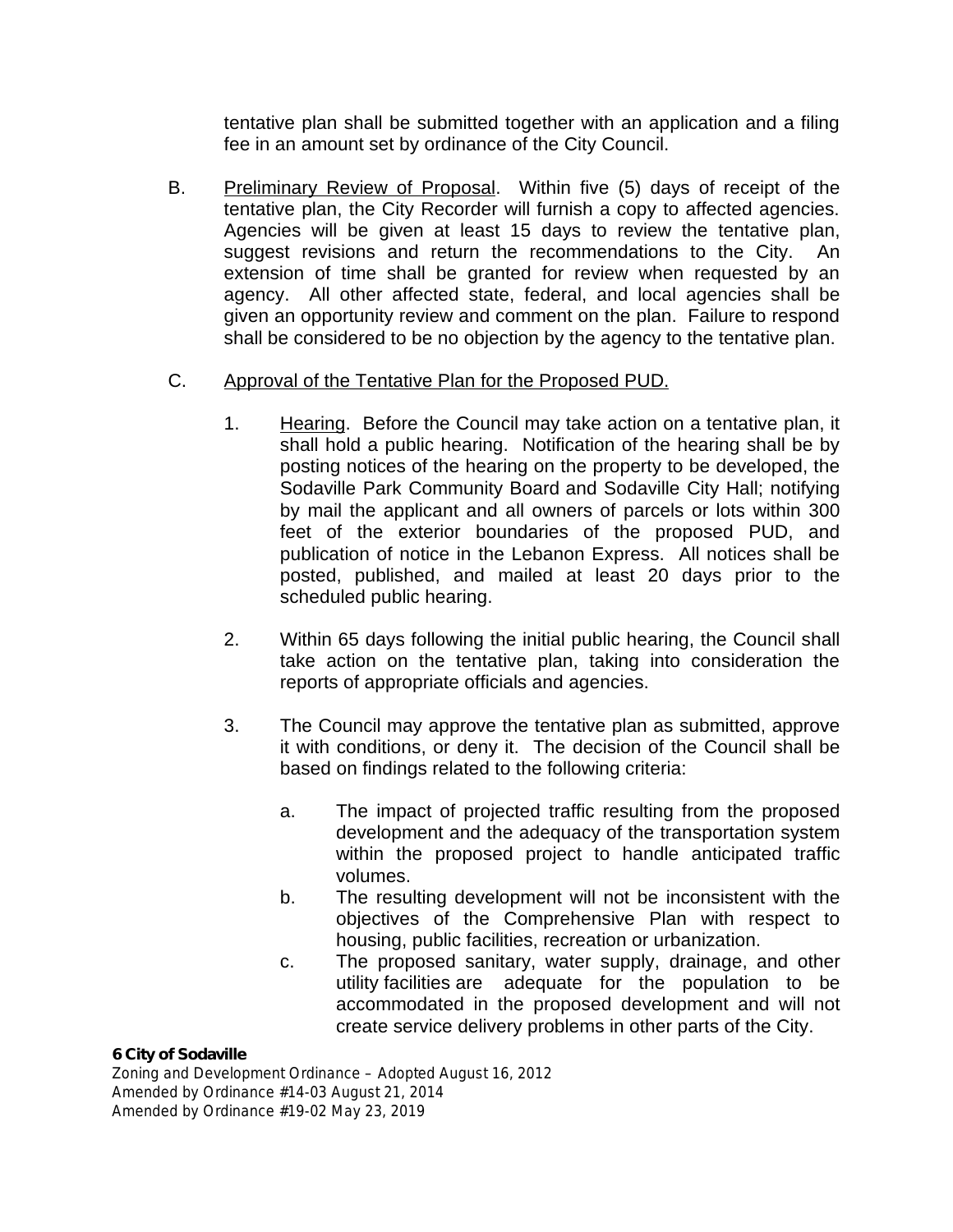- d. The area around the development can be planned to be in substantial harmony with the proposed project.
- 4. The action of the Council shall be noted on two copies of the tentative plan, including any modifications or conditions attached to the action. One copy shall remain with the City and the other returned to the developer.

### D. Submission of Final Plat.

- 1. Within one year after approval of the tentative plan, the developer shall prepare a final plat in conformance with the tentative plan and the provisions of this ordinance for submission to the City Engineer.
- 2. If the developer wishes to proceed with the proposal after the one year period following approval of the tentative plan by the Council, he must resubmit the tentative plan to the Council along with any revisions necessary to meet changed conditions.

# E. Review and Approval of Final Plat.

- 1. Upon receipt of the final plat and accompanying data, it shall be reviewed by the City Engineer and the County Surveyor. The City Engineer shall review the plat and documents to determine that it conforms with the approved tentative plan, with the City's engineering standards, and the provisions of this ordinance. The County Surveyor shall examine the plat for conformance with the provisions of ORS Chapter 92 and ORS 209.250 and shall collect such fees for this purpose as are provided for by state law. The City Engineer and other City representatives may make checks in the field to verify that the plat is sufficiently correct on the ground and they may enter the property for this purpose.
- 2. If it is determined that there has not been full conformity, the City Engineer shall advise the developer of the changes or additions that must be made. If it is determined that there is full conformity, the City Engineer shall so certify.
- 3. Upon certification of full conformity, the Final Plat shall be submitted to the Council for final review. Approval of the final plat shall be by a majority of those present. The plat shall then be signed by the Mayor and City Engineer.

### *7 City of Sodaville*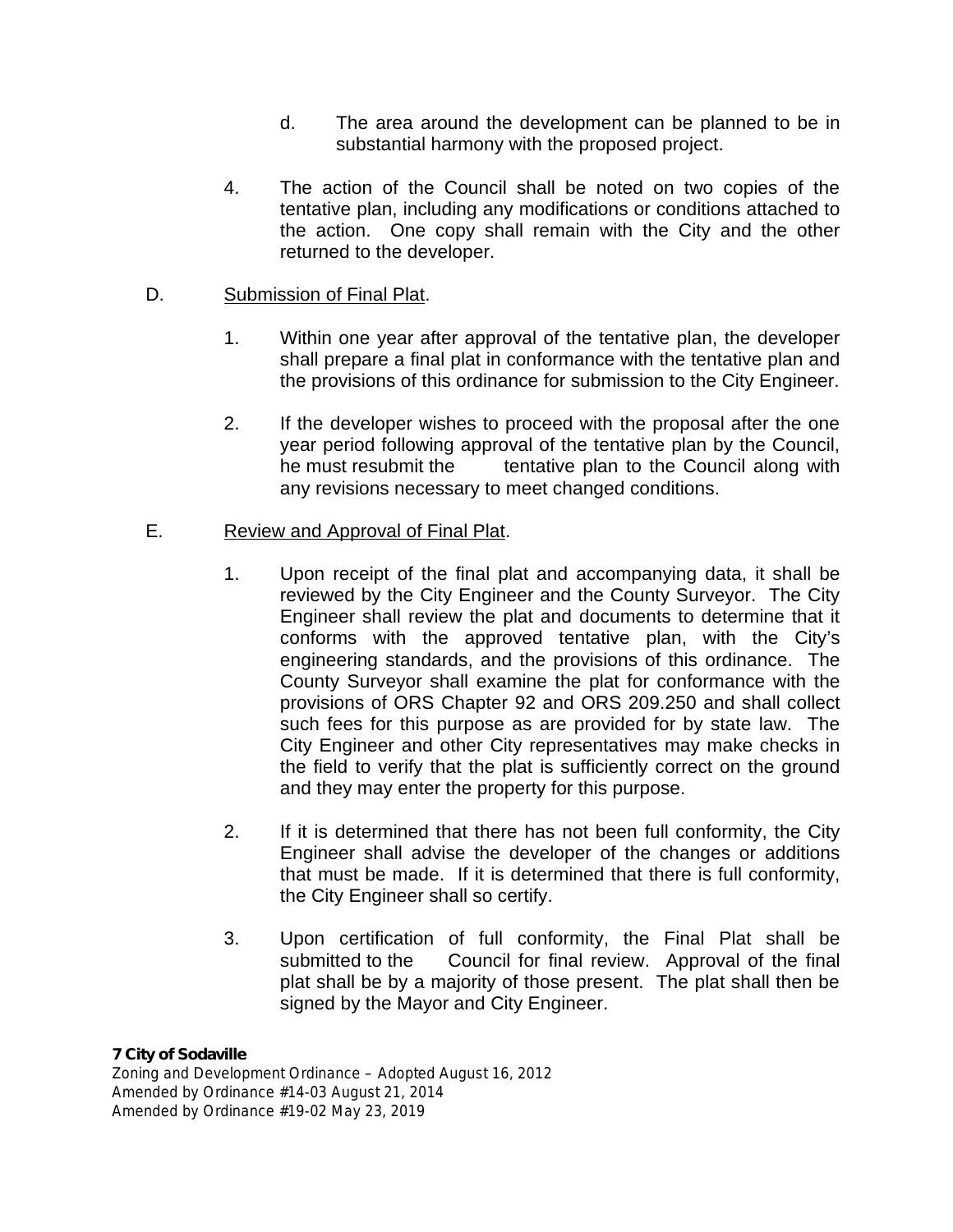- 4. Approval of a final plat shall not constitute or affect an acceptance by the City of the dedication of any street, recreation area, open space, drainage way, or other dedication shown on the plat.
- 5. Prior to recording of the final plat, the subdivision shall be approved by the appropriate City officials and by County officials as specified by ORS 92, as amended. Signatures on the final plat by a majority of the Board of County Commissioners shall constitute approval of the plat by them. The plat shall then be recorded in the Office of the County Clerk.
- 6. Approval of the final plat shall be null and void if the plat is not recorded within 90 days after the date of signature by the Mayor. However, the developer may request a time extension from the Council.
- 7. An exact copy of the final plat as approved and recorded shall be filed with the City. The exact copy shall be of the same quality as the plat submitted to the County for recording.

# **3.104.02 Information on Tentative Plan**

- A. Scale. The tentative plan of the proposed PUD shall be drawn at a scale of 1" = 100'. The scale may be increased or decreased as necessary but shall in all cases be a multiple of 10.
- B. General Information. The following general information shall be shown on the tentative plan:
	- 1. Proposed name of the PUD the name shall not duplicate nor resemble any other subdivision in the County and shall be approved by the Council and by the County Surveyor.
	- 2. Date, north arrow, and scale.
	- 3. Appropriate identification clearly stating the proposal as a tentative plan.
	- 4. Vicinity map showing the relationship of the proposed PUD to surrounding properties including all streets within 500' of the proposal.

### *8 City of Sodaville*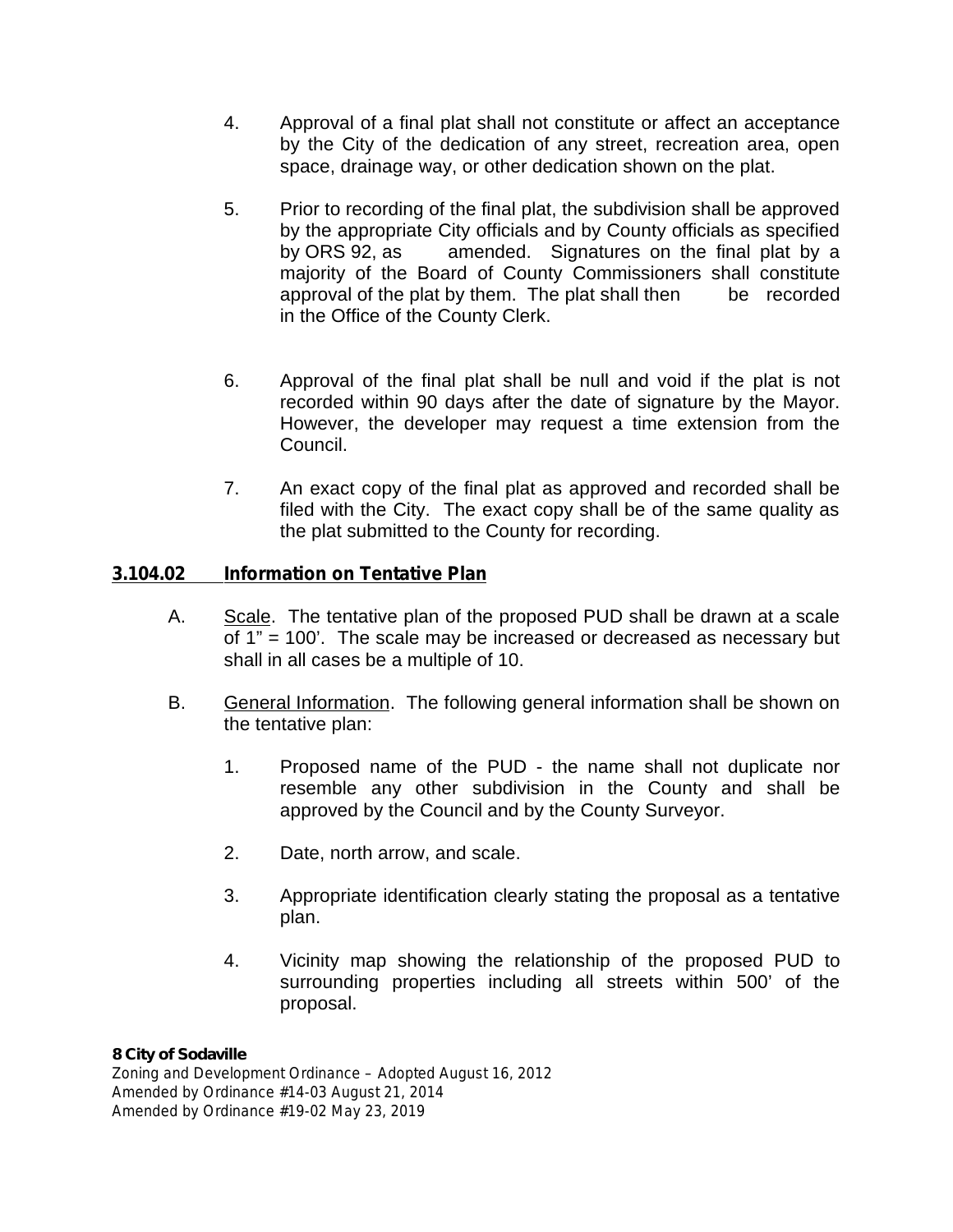- 5. Names and addresses of owner, developer, and surveyor.
- 6. The following existing conditions:
	- a. Locations, widths and names of both opened and unopened streets within or adjacent to the tract, together with easements and other important features such as section lines, corners, City boundary lines and monuments.
	- b. Contour lines related to some established benchmark or other datum, as follows: slopes less than 5% - 2 foot intervals; 5% to 15% - 5 foot intervals; 15% to 20% - 10 foot intervals; and greater than 20% - 20 foot intervals.
	- c. Location and direction of drainage channels and areas subject to flooding.
	- d. Natural features such as rock outcroppings, marshes, and wooded areas.
	- e. Existing uses of the property including the location of existing structures.
- C. Proposed Plan of Development. The following information shall be included on the tentative plan of the development:
	- 1. The location, width, names, approximate grades and radii of curves of proposed streets as well as the relationship of streets to any projected streets as shown on the Comprehensive Plan.
	- 2. The location, width, and purpose of easements.
	- 3. The location, approximate dimensions and square footage of lots, a calculation of the land area devoted to various uses, and a calculation of the net residential density, not to exceed that specified by this ordinance.
	- 4. Sites, if any, allocated for purposes other than single family dwellings.
	- 5. Land to be deeded to a public body for schools, parks or other public uses.
	- 6. Location of pedestrian paths.
	- 7. Location, extent and arrangement of off-street parking as per the requirements of Section 2.204.

### *9 City of Sodaville*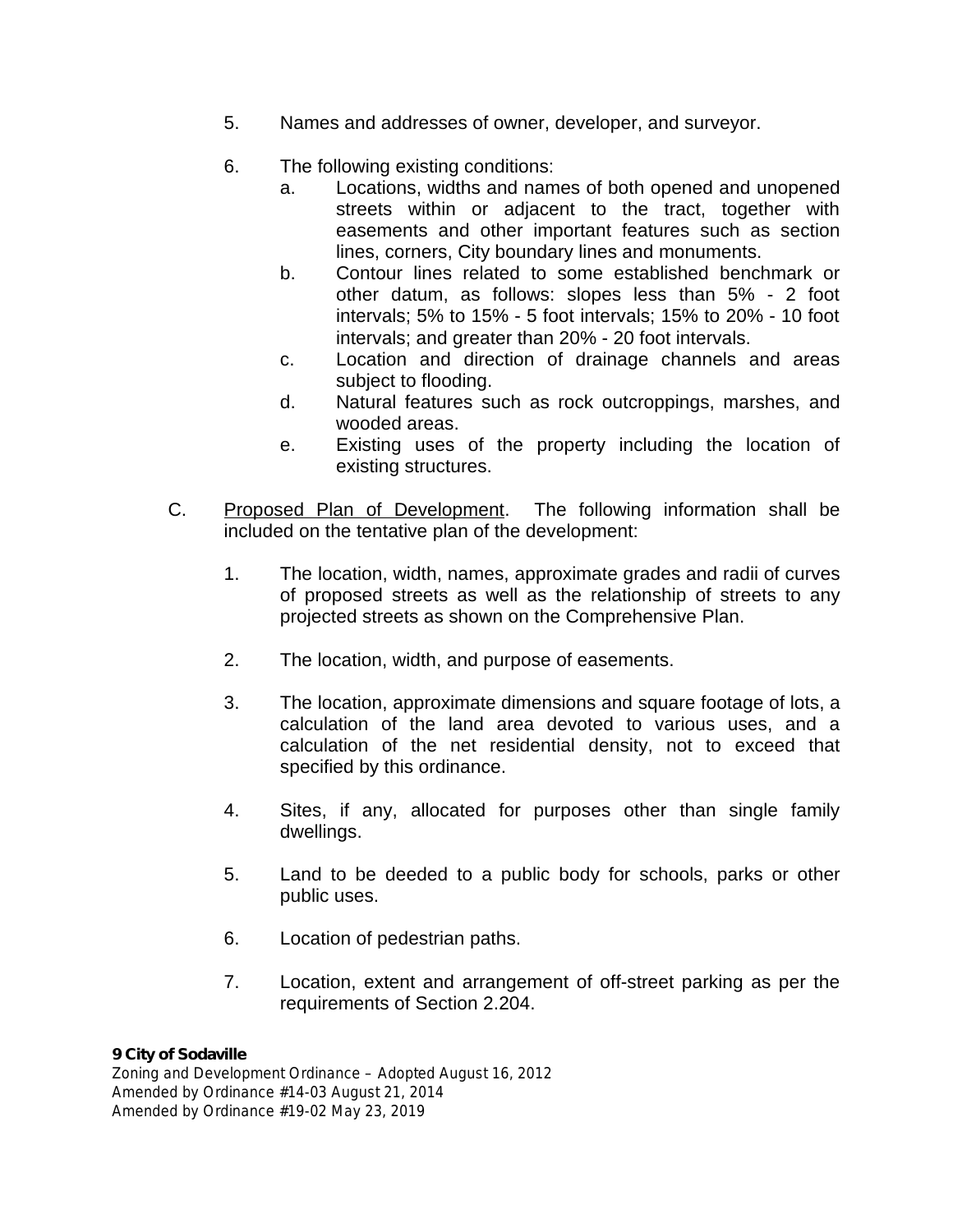- D. Supplemental Information. The following plans or information shall supplement the tentative plan of the proposed PUD:
	- 1. Proposed deed restrictions, if any, in outline form.
	- 2. Location within the PUD and adjacent streets and properties of existing water mains, culverts, drainpipes, gas lines and electric lines.
	- 3. General utility plans for domestic water supply, sewage disposal, storm drainage, gas, electric, telephone, and street lighting, indicating how these services will be provided.
	- 4. Any proposals to phase development of the PUD.

# **3.104.03 Information on Final Plat**

- A. Form and Scale of Final Plat. The final subdivision plat shall be submitted in the form as required by ORS 92.080. The scale of the final plat shall be 1" = 100', except that the scale may be increased or decreased in multiples of 10 to fit the legal size of 18 by 24 inches. In no case shall the scale be decreased to less than one (1) inch equals 200 feet.
- B. General Information on Final Plat. In addition to the information contained on the proposed plan of development as specified in Section 3.030, the following information shall be contained on the final plat:
	- 1. Legal description of the PUD boundaries.
	- 2. The location of the following:
		- a. Monuments or other evidence found on the ground and used to determine the boundaries of the PUD.
		- b. Adjoining corners of other properties or existing surveys.
		- c. City boundary lines when crossing or adjacent to the PUD.
		- d. All permanent monuments within the PUD.
	- 3. Lot numbers and boundaries and street rights of way with dimensions.
	- 4. The area of each lot shall be shown.
	- 5. The width and location of the portion of streets being dedicated to traveled roadway and pedestrian ways.

### *10 City of Sodaville*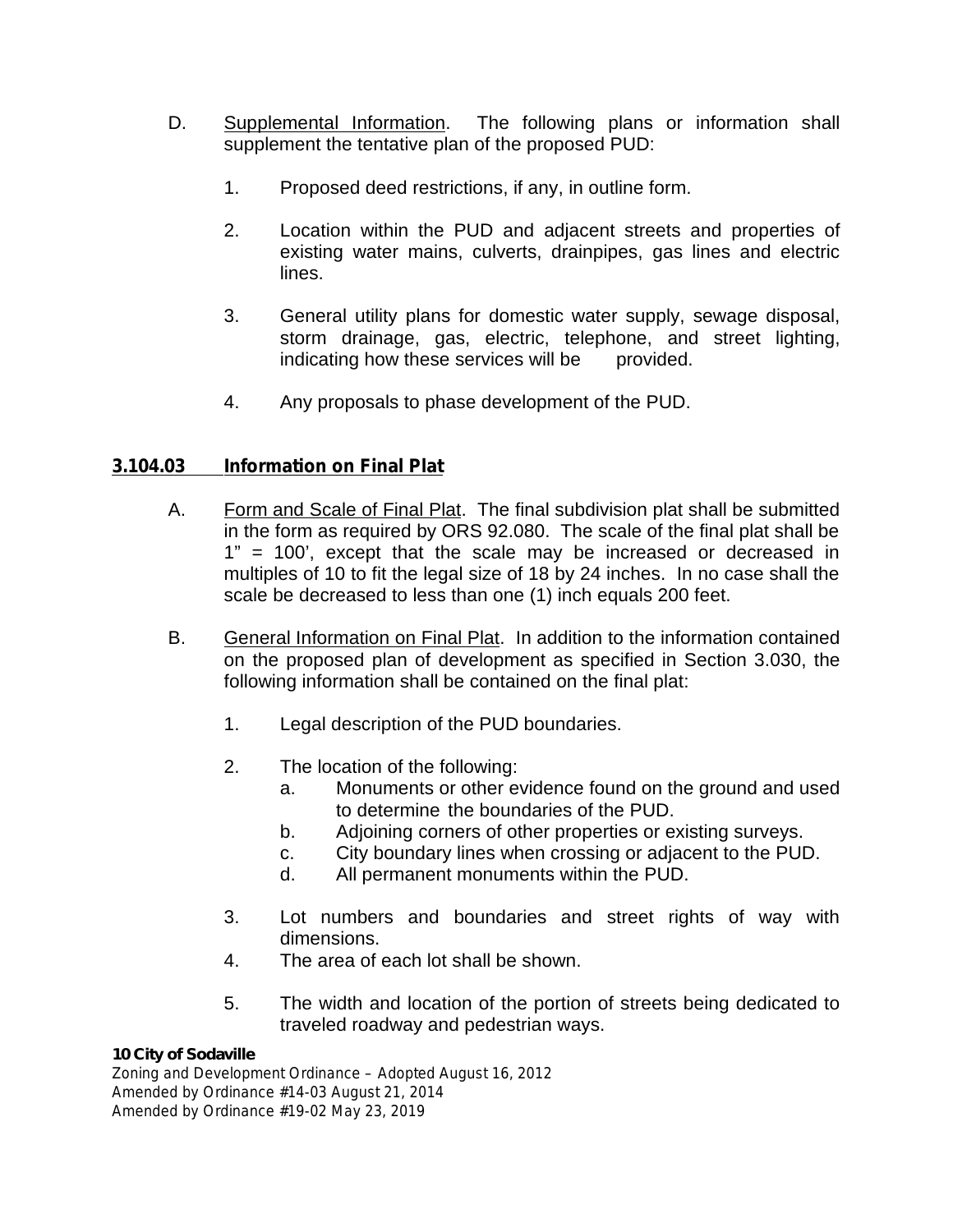- 6. Locations and width of drainage channels and reserve strips at the end of stub streets. One (1) foot reserve strips shall be dedicated by separate document.
- 7. Easements clearly identified, and if being dedicated by the plat, properly referenced in the owners certificates of dedication.
- 8. The date, scale, north arrow, legend, and existing features such as roads and streams.
- C. Certificates on Final Plat. The following certificates shall appear on the final plat and may be combined where appropriate:
	- 1. A certificate signed by all parties having any recorded title or interest in the land to be developed, consenting to the preparation and recording of the plat.
	- 2. A certificate, signed as above, dedicating all parcels of land, streets, pedestrian ways, drainage channels, other dedications, easements and other rights of way intended for public use.
	- 3. A certificate of the registered engineer or licensed surveyor who prepared the final plat.
	- 4. Written proof that all taxes and assessments on the tract are paid which have become liens on the tract.
- D. Supplementary Information with Final Plat. The following data shall accompany the final plat:
	- 1. Addresses of owner(s), developer, and surveyor.
	- 2. A copy of any deed restrictions applicable to the development.
	- 3. Certifications or statements pertaining to the availability of domestic water supply and sewage disposal systems to serve each dwelling unit.

### **3.104.04 Improvement Guarantees**

A. Agreement for Improvements. Before council approval of a PUD plat the land developer shall either install required improvements and repair

### *11 City of Sodaville*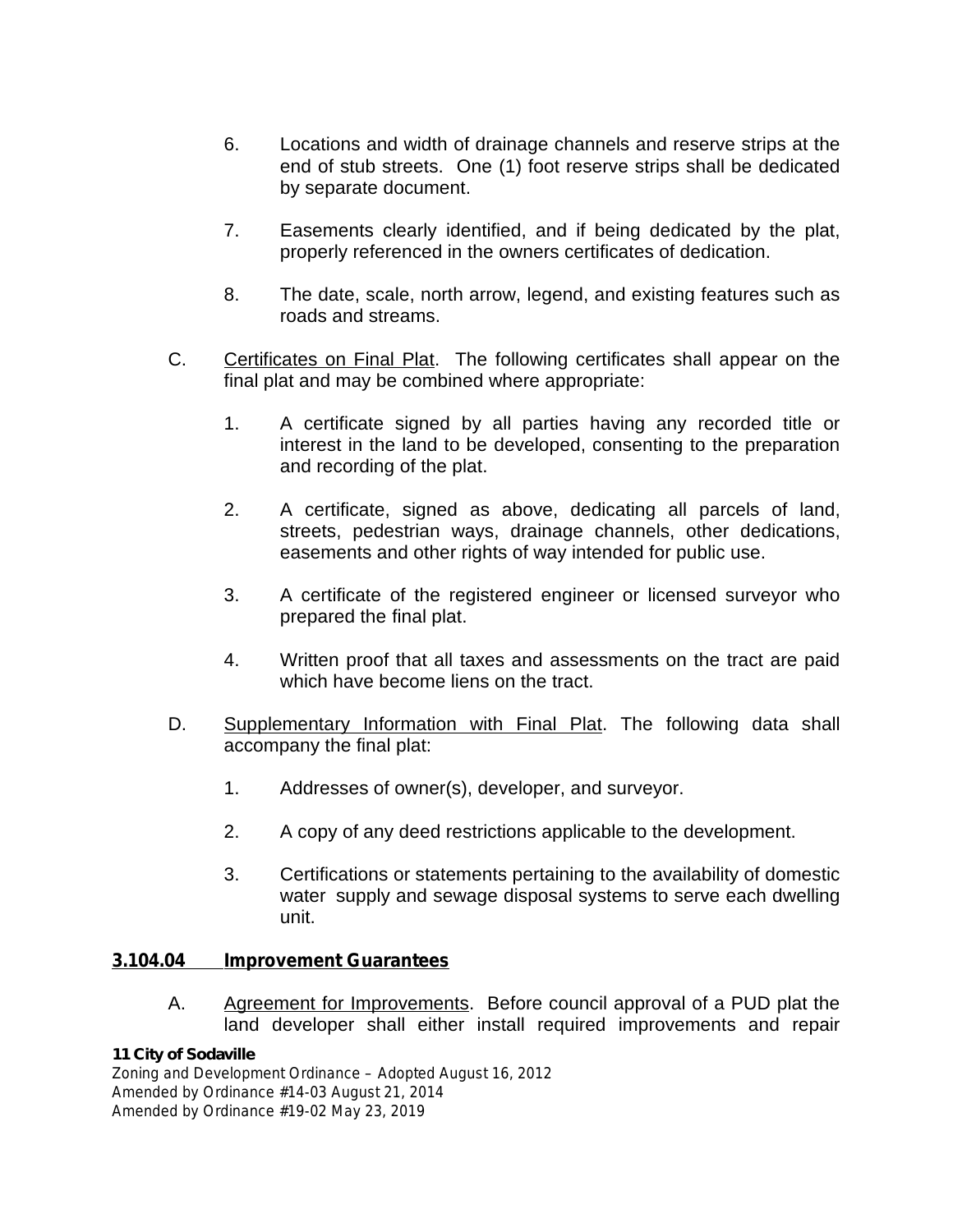existing streets and other public facilities damaged in the development of the property or execute and file with the City Recorder an agreement between himself and the city, specifying the period within which required improvements and repairs shall be completed and providing that, if the work is not completed within the period specified, the City may complete the work and recover the full cost and expense, together with court costs and attorney fees necessary to collect said amounts from the land developer. The agreement shall also provide for reimbursement of the City for the cost of inspection by the City which shall not exceed 10% of the cost of the improvements to be installed.

# B. Bond

- 1) The land divider shall file with the agreement, to assure his full and faithful performance thereof, one of the following:
	- a. A surety bond executed by a surety company authorized to transact business in the State of Oregon in a form approved by the City Attorney.
	- b. A personal bond co-signed by at least one additional person together with evidence of financial responsibility and resources of those signing the bond sufficient to provide reasonable assurance of ability to proceed in accordance with the agreement.
	- c. Cash.
- 2. Such assurance of full and faithful performance shall be for a sum approved by the City Council based on a recommendation of the City Engineer, as sufficient to cover the cost of the improvements and repairs, including related engineering and incidental expenses, and to cover the cost of City inspection.
- 3. If the land developer fails to carry out provisions of the agreement and the City has un-reimbursed costs or expenses resulting from such failure, the City shall call on the bond or cash deposit for reimbursement. If the amount of the bond or cash deposit exceeds cost and expense incurred by the City, it shall release the remainder. If the amount of the bond or cash deposit is less than the cost and expense incurred by the City, the land developer shall be liable to the City for the difference.
- 4. The performance guarantee shall remain in effect for one (1) year after improvements are installed in order to correct any defects which may have taken place. A performance review shall be

### *12 City of Sodaville*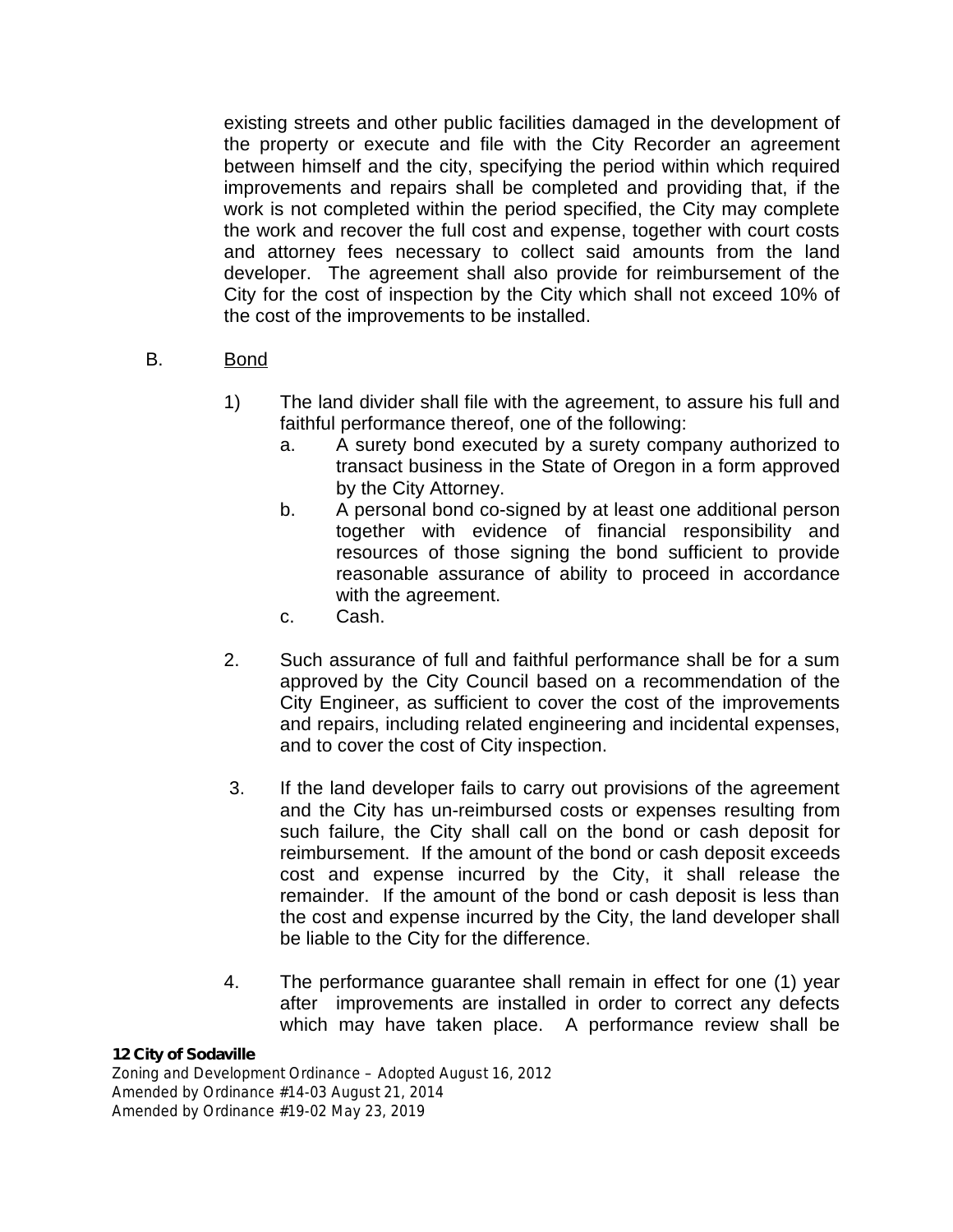conducted by the City Engineer within 12 months of the time the improvements are installed. A written report of defects or a certificate of approval shall be issued by the City Engineer as the basis of determination of the performance guarantee. The report shall be reviewed and approved by the City Council before going into effect.

### **3.104.05 Design Standards**

- A. Principles of Acceptability. A land division shall conform to any development plans, shall take into consideration any preliminary plans made in anticipation thereof, and shall conform to the design standards established by this ordinance.
- B. Streets
	- 1. General. The location, width and grade of streets shall be considered in their relation to existing and planned streets, to topographical conditions, to public convenience and safety, and to the proposed use of land to be served by the streets. The street system shall assure an adequate traffic circulation system with intersection angles, grades, tangents and curves appropriate for the traffic to be carried considering the terrain. Where location is not shown in a development plan, the arrangement of streets shall either:
		- a) Provide for the continuation or appropriate projection of existing principal streets in surrounding areas; or
		- b) Conform to a plan for the neighborhood approved or adopted by the Council to meet a particular situation where topographical or other conditions make continuance of existing streets impractical.
	- 2. Minimum right of way and roadway width. Unless otherwise indicated on the development plan, the street right of way and roadway widths shall conform to standards in the Sodaville Comprehensive Plan. Where conditions, particularly topography or the size and shape of the tract, make it impractical to otherwise provide buildable sites, narrower right of way may be accepted, ordinarily not less than 50 feet. In necessary, slope easements may be required.
	- 3. Reserve strips. Reserve strips or street plugs controlling access to

### *13 City of Sodaville*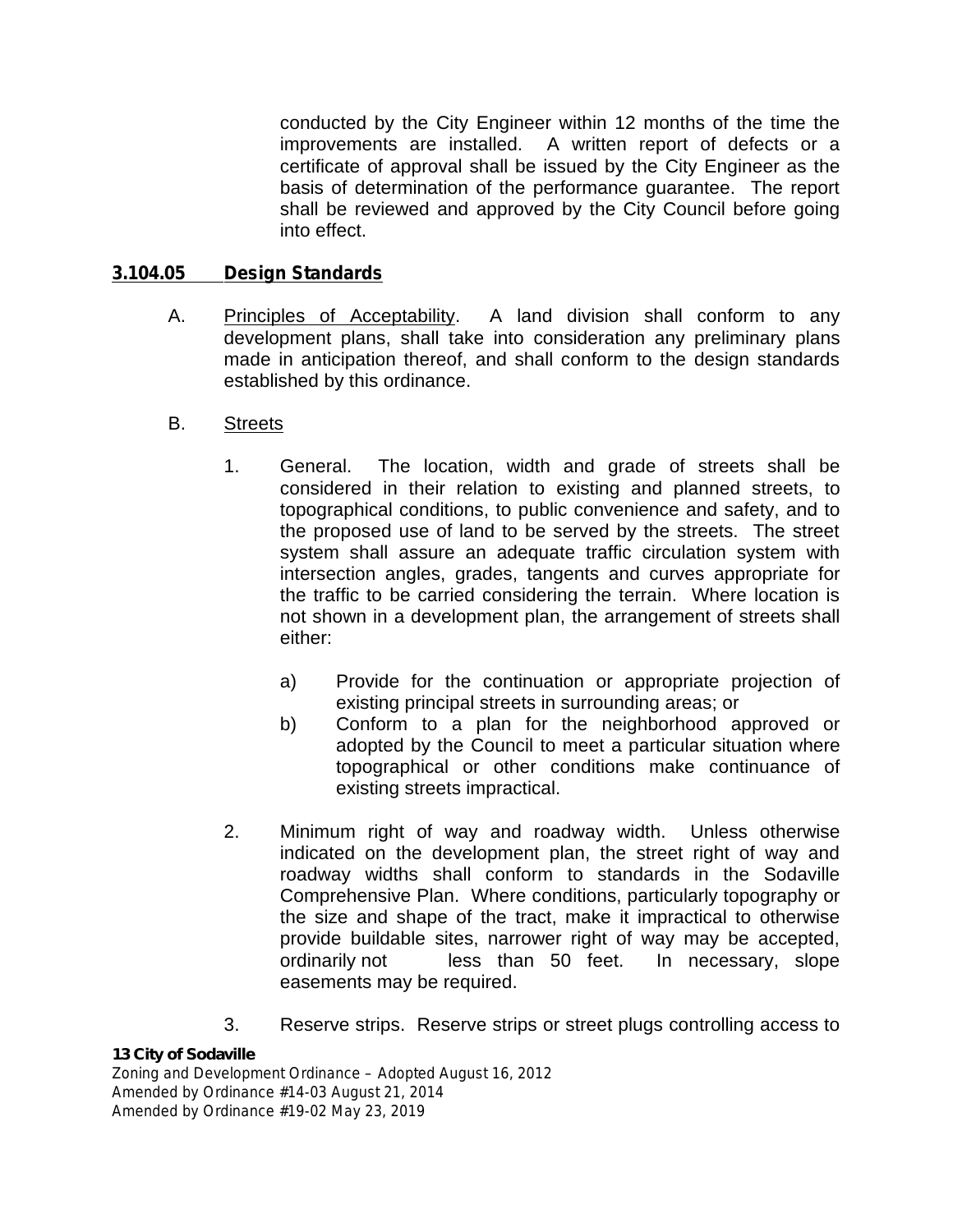streets will not be approved unless necessary for the protection of the public welfare or of substantial property rights and in these cases they be required. The reserve strips shall normally one (1) foot in width and under the ownership of the City. The one (1) foot reserve strip shall be dedicated by separate document.

- 4. Alignment. As far as is practical, streets shall be in alignment with existing streets by continuations of the center lines thereof. Staggered street alignment resulting in "T" intersections shall, wherever practical, leave a minimum distance of 200 feet between the center lines of streets, have approximately the same direction and, in no case, shall be less than 100 feet.
- 5. Future extensions of streets. Where necessary to give access to or permit a satisfactory future division of adjoining land, streets shall be extended to the boundary of the PUD and the resulting dead end streets may be approved without a turn-around. Reserve strips and street plugs may be required to preserve the objectives of street extensions.
- 6. Existing streets. Whenever existing streets adjacent to or within a tract are of inadequate width, additional right-of-way shall be provided at the time of the land development.
- 7. Half street. Half streets, while generally not acceptable, may be approved where essential to the reasonable development of the subdivision or partition when in conformity with the other requirements of these regulations and when the council finds it will be practical to require the dedication of the other half when the adjoining property is divided. Whenever a half street is adjacent to a tract to be divided, the other half of the street shall be provided within such tract. Reserve strips and street plugs may be required to preserve the objectives of half streets.
- 8. Cul-de-sac. A cul-de-sac shall be as short as possible and shall have a maximum length of 400 feet. A cul-de-sac shall terminate with a circular turn-around.
- 9. Grades and curves. Grades shall not exceed six per cent on major collectors, ten per cent on minor collectors, or 15 percent on other streets. Center line radii of curves shall not be less than 300 feet on major collectors, 200 feet on minor collectors or 100 feet on other streets, and shall be to an even ten feet. Where existing

#### *14 City of Sodaville*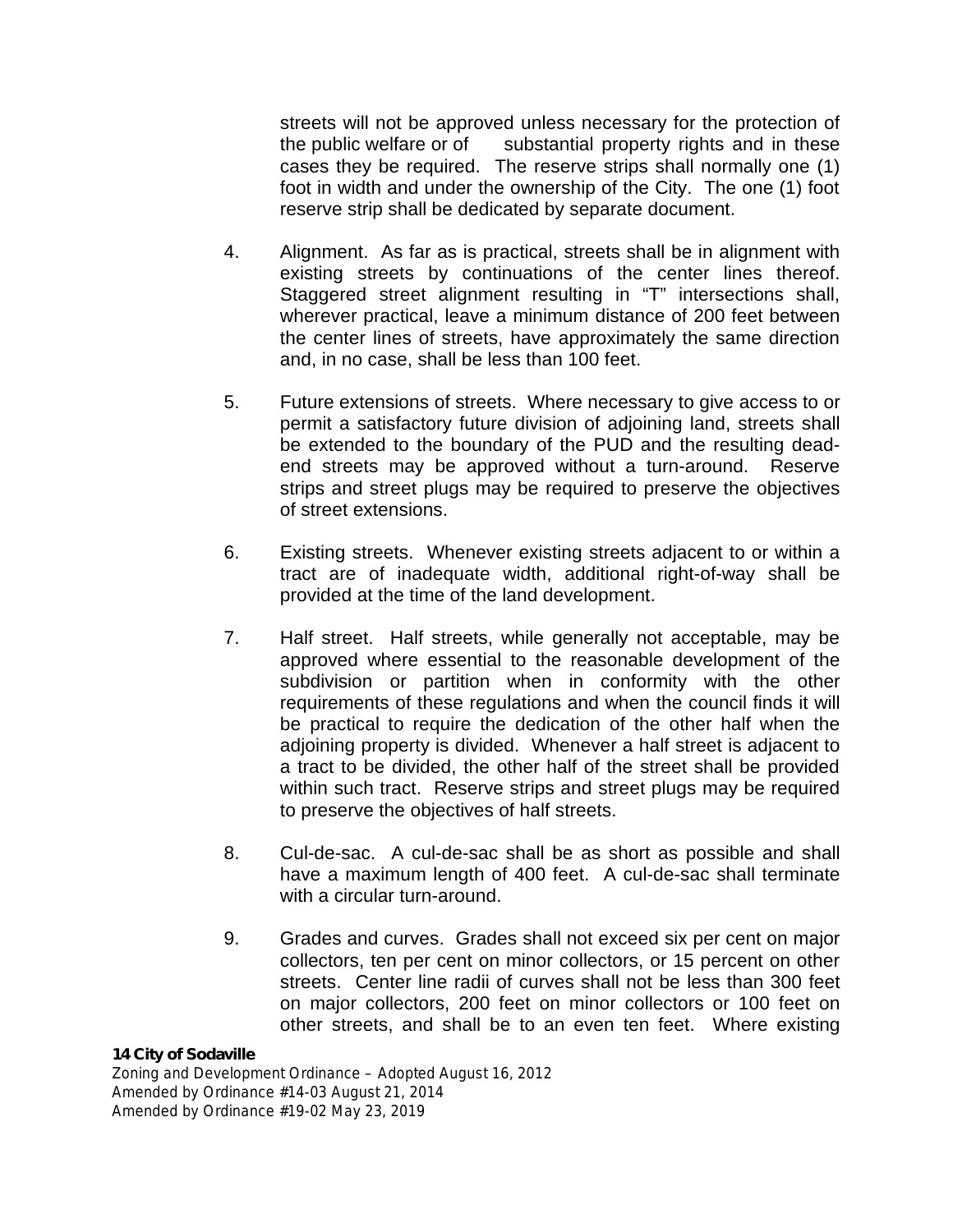conditions, particularly the topography, make it otherwise impractical to provide buildable sites, the council may accept steeper grades and sharper curves.

- C. Building Sites.
	- 1. Size and shape. The size, width, shape and orientation of building sites shall be appropriate for location of the land division and for the type of development and use contemplated.
	- 2. Lot and parcel side lines. The lines of lots and parcels, as far as is practicable, shall run at right angles to the street upon which they face, except that on curved streets they shall be radial to the curve.
- D. Grading of Building Sites. Grading of building sites shall conform to the following standards unless physical conditions demonstrate the propriety of other standards:
	- 1. Cut slopes shall not exceed one and one-half feet horizontally to one foot vertically.
	- 2. Fill slopes shall not exceed two feet horizontally to one foot vertically.
	- 3. The character of soil for fill and the characteristics of lots and parcels made usable by fill shall be suitable for the purpose intended.
- E. Large Building Sites. In dividing tracts into large lots or parcels which at some future time are likely to be re-divided, the Council may require that the blocks be of such size and shape, be so divided into building sites and contain such site restrictions as will provide for extension and opening of streets at intervals which will permit a subsequent division of any tract into lots or parcels of smaller size.

### **3.104.06 Planned Unit Development Standards and Requirements**

- A. Uses Permitted Outright. All uses permitted outright in the R zone are permitted within a P.U.D.
- B. Conditional Uses Permitted. All conditional uses of the R zone are permitted conditionally in a PUD.

### *15 City of Sodaville*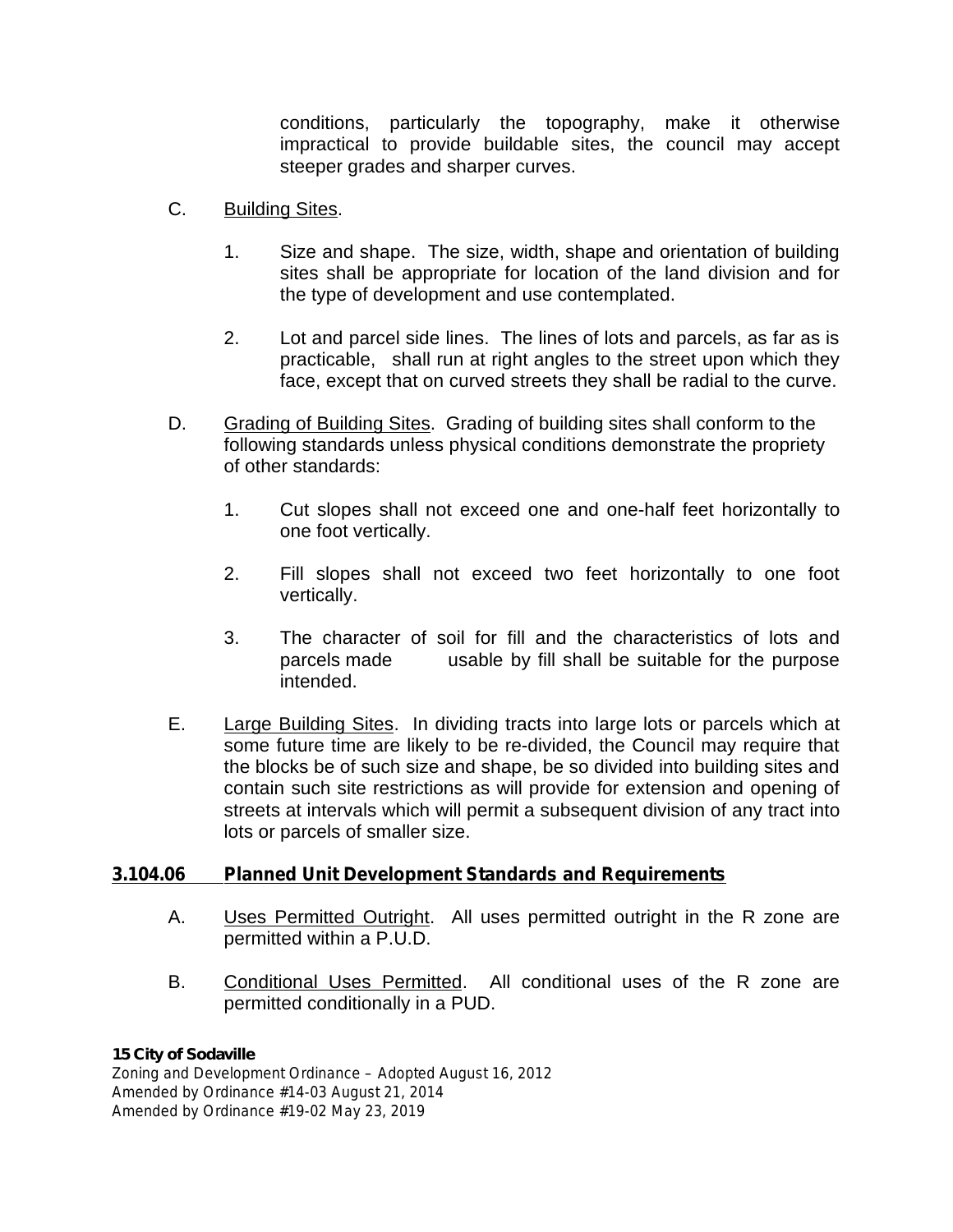- C. Water and Drainage. Waterlines, drainage facilities, and fire hydrants shall be constructed at the cost of the developer.
- D. **Utilities.** All utilities servicing a P.U.D. shall be improved at the cost of the developer and constructed underground unless waived by the Council.
- E. Streets. Streets including pedestrian paths and street name-signs shall be constructed at the cost of the developer and shall conform to the standards for "local" lanes as contained in the Comprehensive Plan.
- F. Access. Each lot created for residential purposes shall abut a public right of way for a minimum of 25 feet.
- G. Lighting. Street lighting shall be constructed at the cost of the developer and shall be placed at intervals determined by the Council.
- H. Height Guidelines. The height limitations of the R zone shall apply in a PUD.
- I. Dedication and Maintenance of Facilities. The Council may, as a condition of approval, require the following improvements or considerations:
	- 1. Common Open Space. If a common open space is provided, the Council shall require that an association of owners or tenants be created into a non profit organization for the purpose of performing grounds maintenance of the common open space.
	- 2. Easements. Easements necessary for the orderly extension of public utilities may be required as a condition of approval.

### **3.105 PARTITIONING**

### **3.105.01 Purpose of Partitioning Review**

Section 3.105 prescribes the procedures and standards governing the partitioning of land. Partitioning requirements are established to insure that adequate public access and utilities are provided to parcels created by the partition and that the opportunity for full and orderly development of the surrounding area will be maintained.

### **3.105.02 General Requirements for Partitions**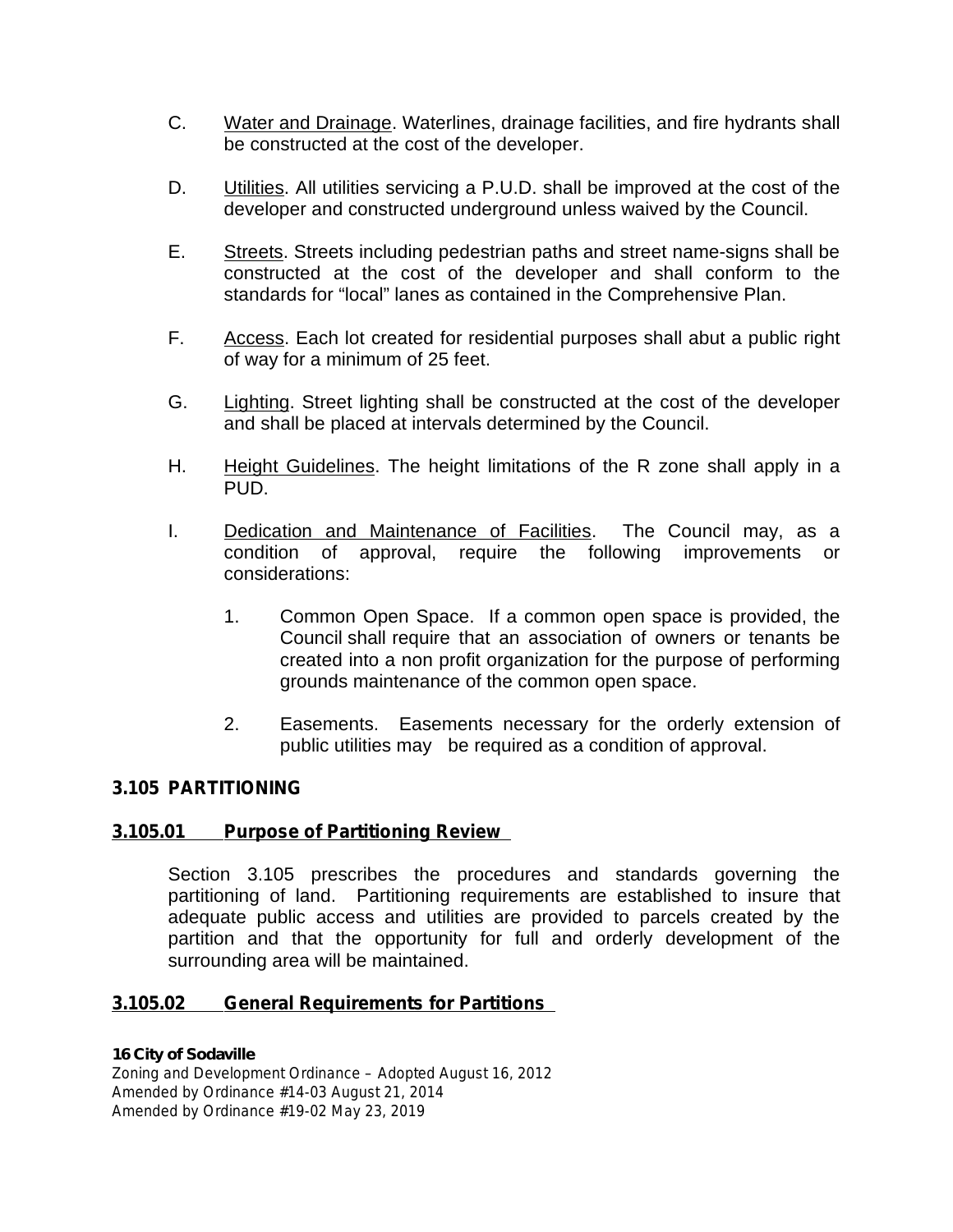- A. Filing Fees. At the time of application for partition, the City Recorder shall collect such filing fees as the City Council shall by Ordinance designate.
- B. Standards. The design standards for a PUD Section 3.104 of this Ordinance shall apply to partitions. Requests for variances shall comply with Section 3.101 of this Ordinance.
- C. Improvements. When a partition request for a parcel which is less than 2.6 acres is being reviewed, the City Council shall determine whether or not any or all of the improvements as specified in Section 3.104.06 are needed to serve the property in the partition. If the City Council finds that any or all of the improvements are needed, the City Council shall require improvements be accomplished according to the standards and procedures of regarding bonding and guarantees.
- D. Unapproved Partitions as Determined by Assessor Notification. The County Assessor is required by statute to provide notice to the City of all recorded documents which result in land partitions. A landowner whose partition has not been previously submitted, reviewed and approved pursuant to this Ordinance will be notified of this Ordinance requirement and will be subject to enforcement action by the City if the partition remains **unapproved**.

### **3.105.02 Partition Procedure**

- A. Application for Partition. A partition proposal shall be submitted to the City Council for review and approval. An application and a filing fee, together with twelve (12) copies of the tentative plat, shall be submitted to the City Recorder for review. The application shall include the following:
	- 1. A map of the land area from which the parcels are to be partitioned. This shall include the date, north arrow, and scale of drawing and sufficient description to define the location, boundaries and dimensions of the tract to be partitioned.
	- 2. Name and address of the owner or owners of record, and of the person who prepared the partition.
	- 3. The parcel layout, showing dimensions and size of each parcel.
	- 4. Location and proposed use of existing buildings to remain in place, drainage ways and their proposed use, and other features of land which are important to its development.

#### *17 City of Sodaville*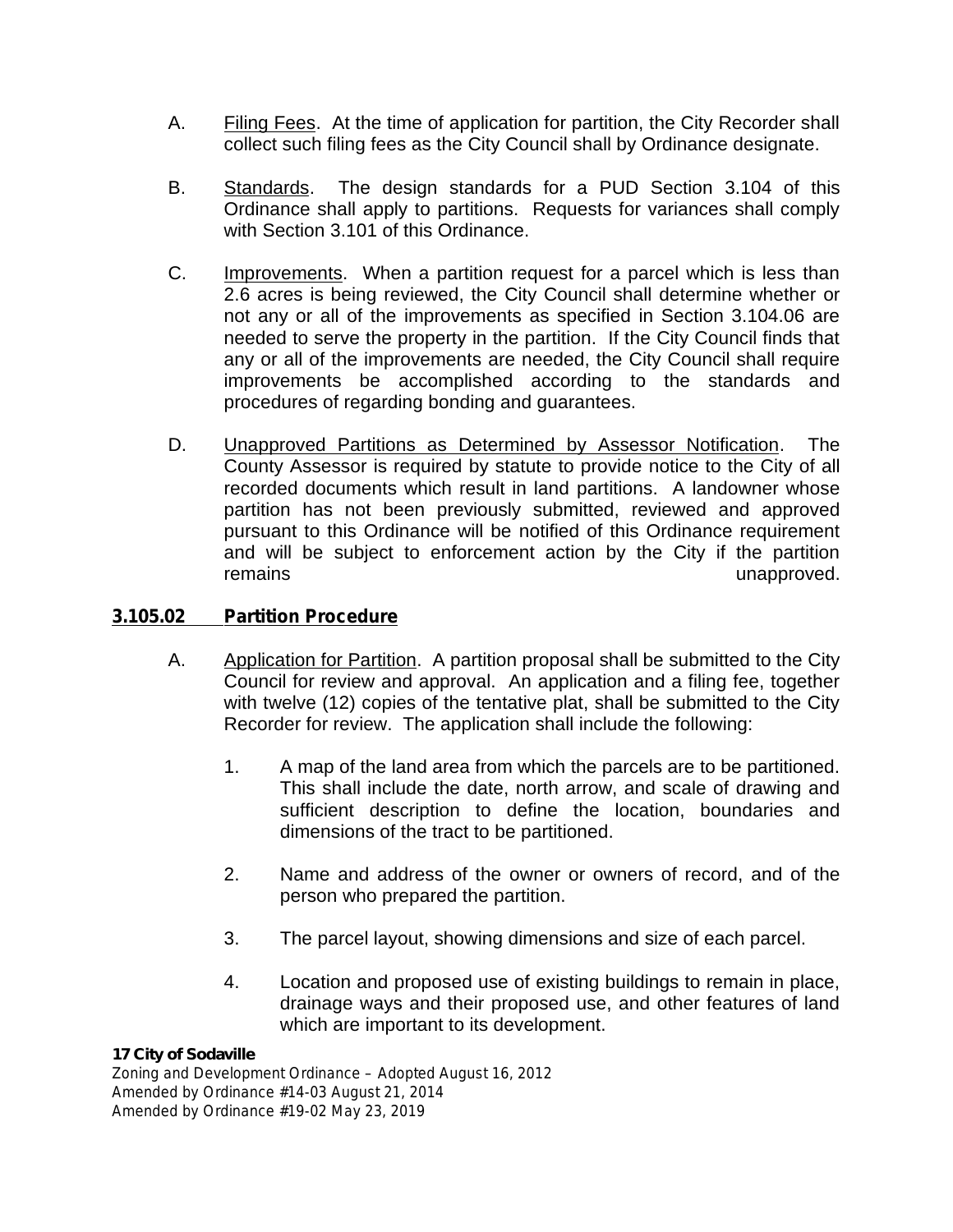- 5. Identification of the street area and its relation to existing streets serving the property. Identification shall include the location, widths, and names of streets.
- 6. Identification of existing and proposed utilities to serve the property, including location, width and purpose of easements; location and size of water lines and drainage ways; street lighting; and location of power, gas and telephone lines.
- 7. Vicinity map showing the street and lot pattern in the general vicinity.
- B. Agency Review of Tentative Plat. Within five (5) days of acceptance of the tentative partition plat, all affected city, county, state, and federal agencies and special districts shall be notified of the application and shall be requested to review the partition proposal and submit their recommendations to the City Council. Notification shall be provided to the following agencies: Linn County Environmental Health Program, Linn County Planning and Building Department, Linn County Road Department, Linn County Surveyor, Consumer's Power, Inc., Northwest Natural, and Centurylink (telephone). These agencies shall be given at least 15 days to review the tentative major partition plat, suggest revisions, and return recommendations to the City.
- C. Public Hearing and Notice for Partition. Before the City Council may act on an application for a partition, it shall hold a public hearing thereon in accordance with the provisions of Section 3.202 of this Ordinance. The public hearing shall be held within 35 days of the acceptance of the application by the City Recorder. Hearing notice shall be mailed to the applicant and to all owners of property within 100 feet of the exterior boundaries of the property to be partitioned at least 20 days prior to the date of the hearing. Hearing notice shall also be published in a newspaper of general circulation within the City at least 20 days prior to the date of the hearing.
- D. Action on Tentative Plat. Within 35 days following the public hearing, the City Council shall take action on the tentative plat. The City Council shall approve the tentative plat as submitted, approve it with modifications or conditions, or deny it. The decision shall be based on findings related to the following criteria:
	- 1. The major partition is consistent with the provisions of this

### *18 City of Sodaville*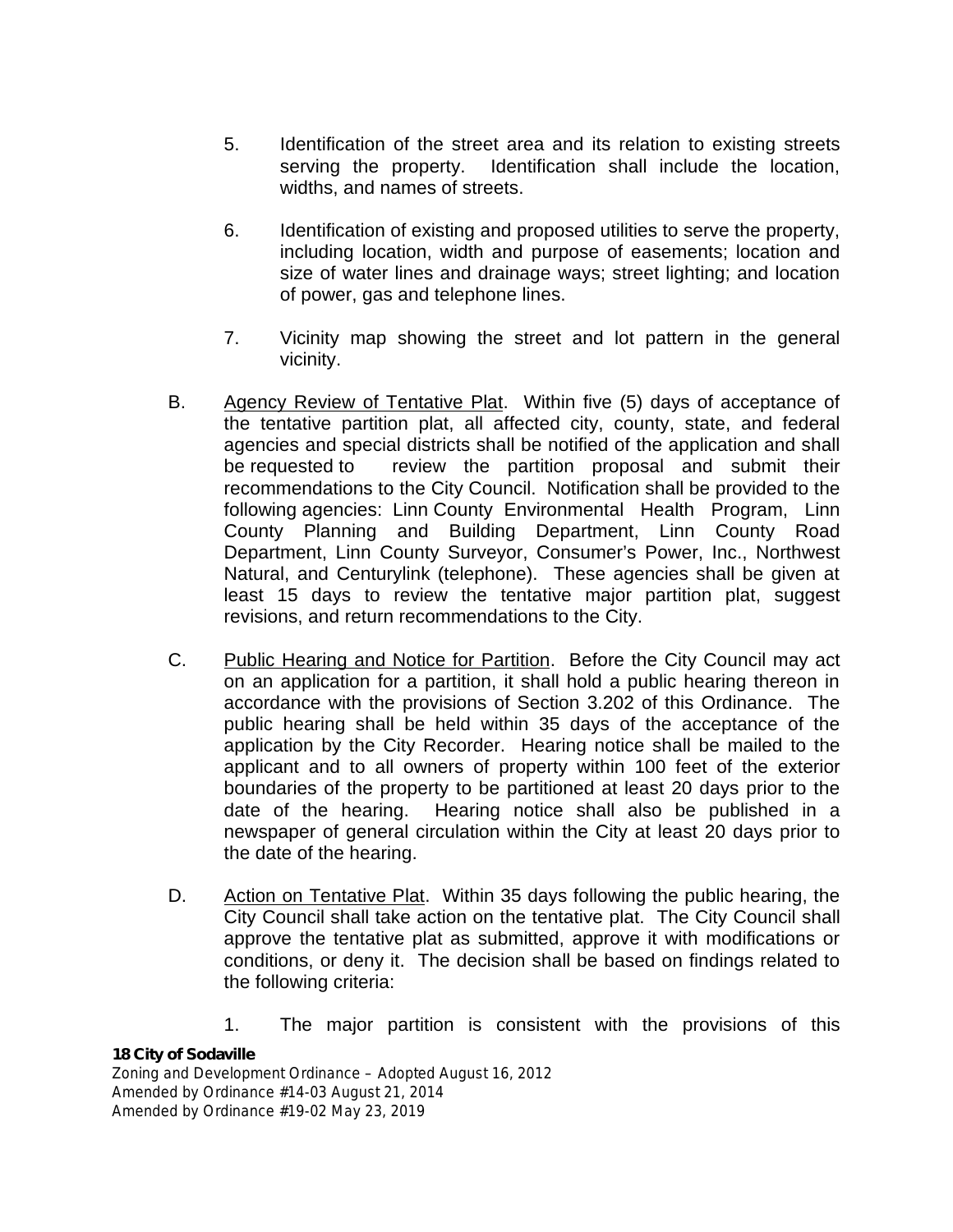ordinance and the zoning ordinance.

- 2. Vehicular access to the property is adequate.
- 3. All necessary public utilities can be provided to the proposed parcels.
- 4. Full and orderly development of the surrounding area can be assured.

# **3.105.02 Approval and Recording of the Final Partition Plat**

- A. Record of Approved Tentative Plat. Upon approval of a tentative partition plat, three (3) copies of the approved tentative plat shall be signed, dated and conditions of approval noted. One copy shall be returned to the applicant, one retained by the City Recorder, and for the City planning file.
- B. Final Partition Plat. The final partition plat shall be the survey map which has been recorded with the County Surveyor in accordance with County and State requirements and that has been recorded in the office of the County Clerk. Prior to recording of the final partition plat, it shall be submitted to the City for approval. The final partition plat shall be prepared to meet the requirements of ORS 92.070, 92.080, and 209.250. An exact copy of the final approved and recorded plat shall be submitted to the City. The final plat shall be of the same quality as the plat submitted to the County for recording. The final plat shall include the following:
	- 1. The survey map of the parcels being offered for sale prepared by a registered land surveyor. The survey map shall indicate the location of all interior and exterior monuments.
	- 2. A legal description of the parcels being created.
	- 3. A signed and notarized deed for the street area being dedicated and including any other easement rights being granted to the city related to the parcels.
	- 4. A notarized signature of the owner or owners declaring the ownership and consenting to recording of the partition plat.
	- 5. A designated space for approval signatures of the Mayor, the City Engineer and the County Surveyor. There shall also be a space for

### *19 City of Sodaville*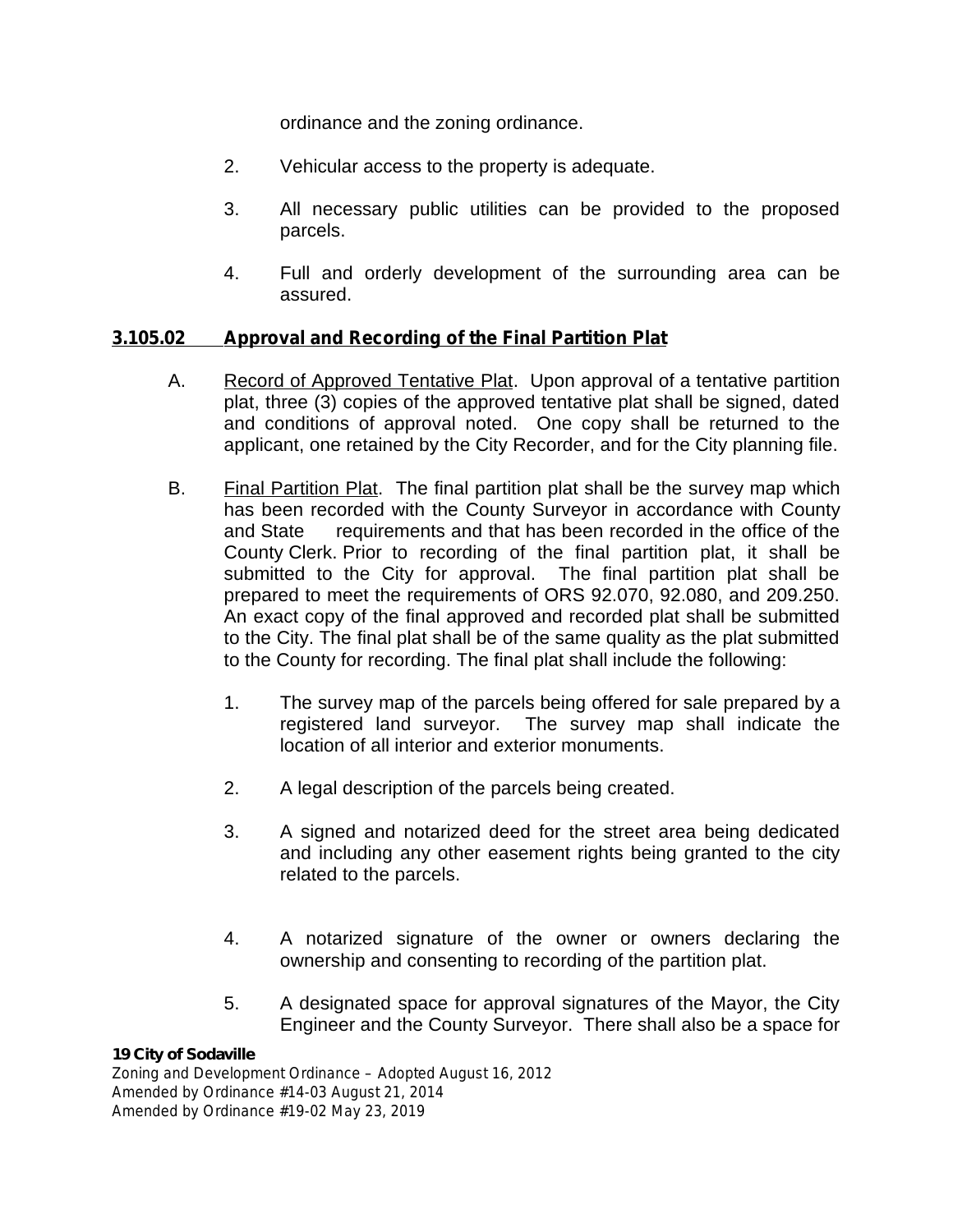approval signatures of the Board of County Commissioners if the right of way is to be dedicated for any roads under County jurisdiction.

- 6. The recording numbers of all deeds, dedications, easements, and agreements approved as part of the partitioning review.
- 7. An affidavit of the licensed surveyor having surveyed the land incorporated in the partition plat, showing that the surveyor correctly surveyed the property in accordance with ORS 92.060 and 92.070.
- C. Procedure for Approving Final Partition Plat. The final partition plat shall be filed with the City Recorder who shall coordinate the process of final plat review and approval. This shall be accomplished within six (6) months of approval of the tentative partition plat.
	- 1. All final partition plats shall include the information and signatures required in this ordinance.
	- 2. Prints of the final partition plat for review and approval shall be forwarded to the City Engineer and the County Surveyor. The City Engineer shall review the plat for agreement with the approved tentative partition plan and other City requirements or conditions of approval. The County Surveyor shall review the partition plat for conformance with County and State survey requirements. City review shall occur within 35 days from the time the final plat has been filed with the City.
	- 3. If it is determined that there has not been full conformity with the approved tentative partition plat, the City Recorder shall advise the applicant of the changes that must be made and afford the applicant an opportunity to make such changes. If it is determined that full conformity has been made, the City Engineer shall so certify.
	- 4. If it is determined that the final plat conforms fully with the approved tentative partition plat and all applicable regulations and standards, the City Recorder shall advise the Mayor. The City Engineer and the Mayor may then sign the plat.
	- 5. Approval of a final partition plat shall not constitute or effect an

### *20 City of Sodaville*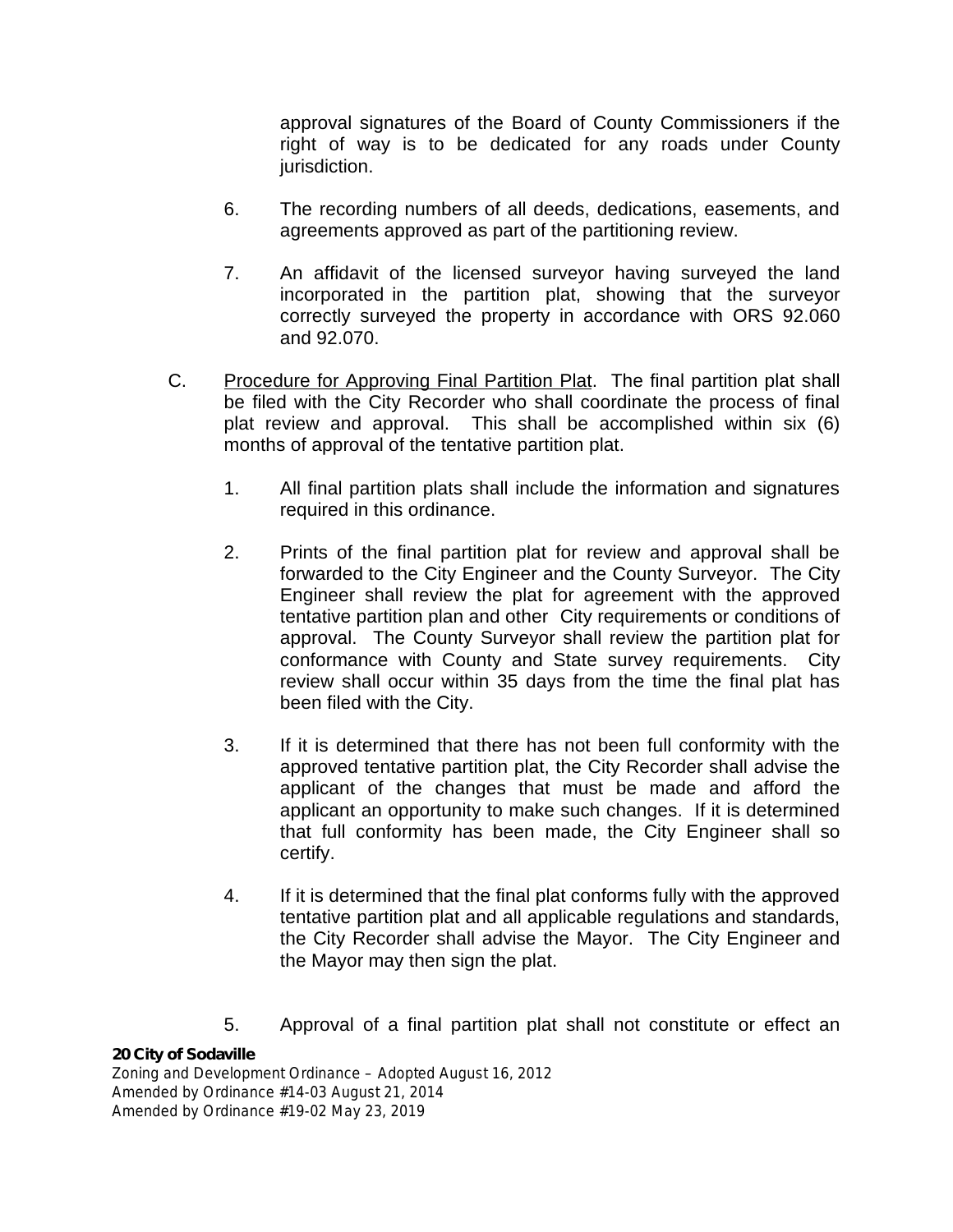acceptance by the City of the dedication of any street, recreation area, drainage way, area reserved for water line, or other dedication shown on the plat, unless, on the face of the plat, there is a dedication of land for public purposes or any other public or private easements created. Such declarations shall be consistent with the provisions of ORS 92.075.

- 6. The signed final partition plat and the signed copy shall be forwarded to the County Surveyor for approval and signature.
- 7. Within 45 days of the final approval by the City, the developer shall submit the approved final partition plat to the County Surveyor, who shall record the plat with the County Clerk.

# **3.106 PROPERTY LINE ADJUSTMENT**

### **3.106.01 Statement of Purpose**

The purpose of this article shall be to provide the City with the authority to review all property line adjustments within the City of Sodaville in order to assure compliance with the Comprehensive Plan and all applicable City Ordinances.

### **3.106.02 Application Procedure**

- A. For all property line adjustments a complete application shall be filed with the City Recorder. The application shall be accompanied by a filing fee in an amount set by resolution adopted by the City Council. A site plan is required which shows all of the property line dimensions; location of structures with distances from property lines; and the area and dimensions to be added to or reduced from each parcel.
- B. The applicant shall provide a preliminary plan of the proposed property line adjustment showing how the property lines will be modified.

### **3.106.03 Property Line Adjustment Review Procedure**

- A. Within 21 days of the receipt of a completed property line adjustment application, the City Recorder shall determine whether or not the application is in conformance with all of the standards specified in Section 3.106.04.
- B. A property line adjustment is considered to be a ministerial act and does not require that notice be provided to any party except the owners of both

### *21 City of Sodaville*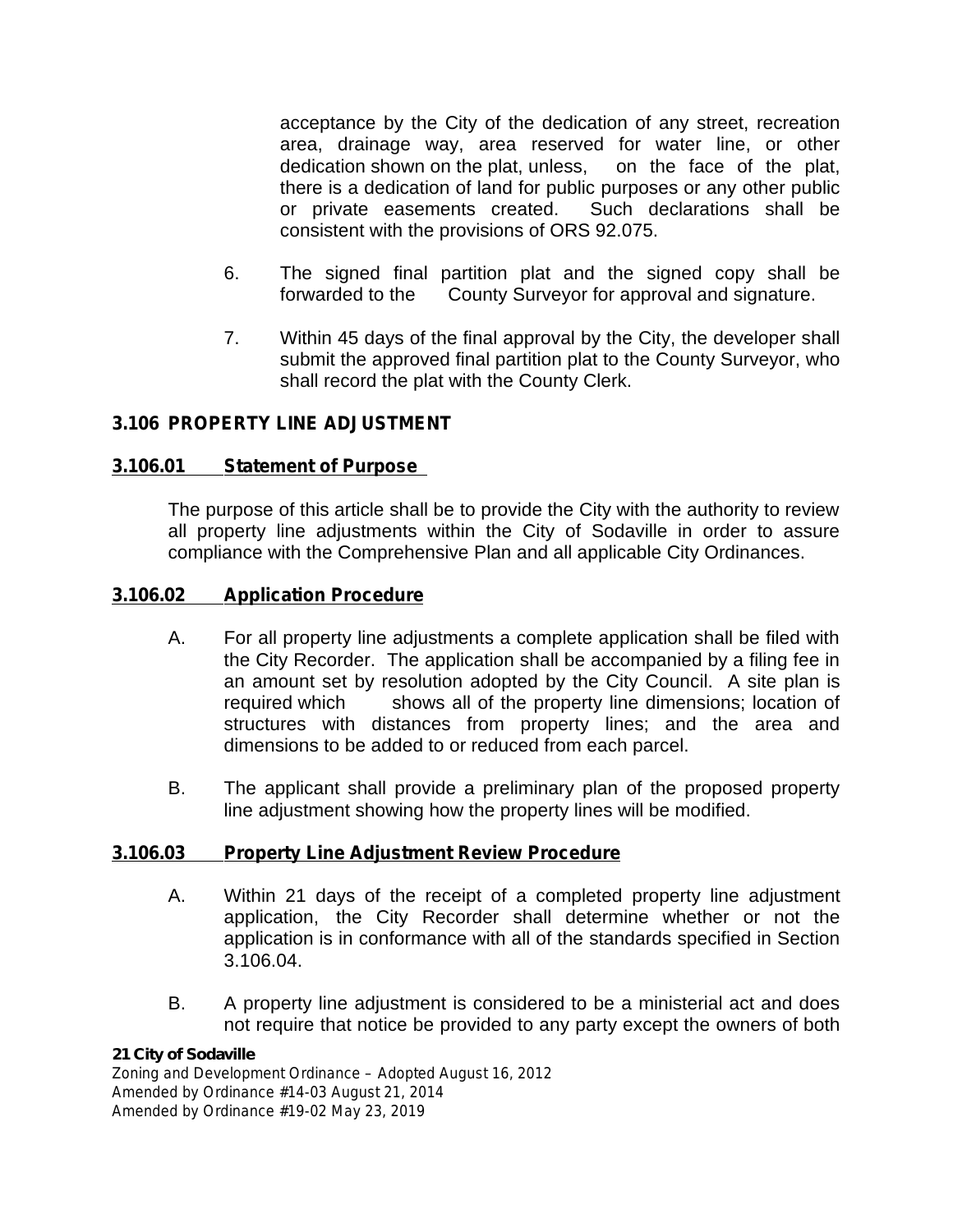lots or parcels directly affected by the property line adjustment. property line adjustment will be approved when the standards in Section 3.106.04 are met. If the application complies with these standards, the City Recorder shall grant tentative approval.

### **3.106.04 Standards for Evaluating Property Line Adjustments**

In reviewing requests for property line adjustments, the following standards shall be met prior to the City Recorder approving the property line adjustment.

- A. The lots being modified in size through the property line adjustment shall meet the minimum dimensional and lot area standards of the zone in which they are located.
- B. The amended lot lines do not encroach upon the location of water supply lines or easements or upon the location of sub surface sewage disposal systems and drain fields. There is sufficient area and adequate location on both lots to meet subsurface sewage disposal requirements.
- C. The property line adjustment does not create any additional lots.
- D. The property line adjustment does not create building encroachments into any specified setback area. In situations where there is an existing encroachment, the adjustment shall not result in a greater setback encroachment.
- E. The property line adjustment does not eliminate vehicular access for any of the parcels.
- F. Verification of ownership for each of the affected properties must be presented to the City Recorder.
- G. The property owner of each lot affected by the property line adjustment must sign a statement of agreement with the proposed change.

### **3.106.05 Final Approval Process**

A. A metes and bounds description shall be prepared for City staff review which describes the area to be added to or reduced from each parcel. If the final property line adjustment is different from what was proposed in the application, then an amended site plan shall be submitted for final City Recorder review.

#### *22 City of Sodaville*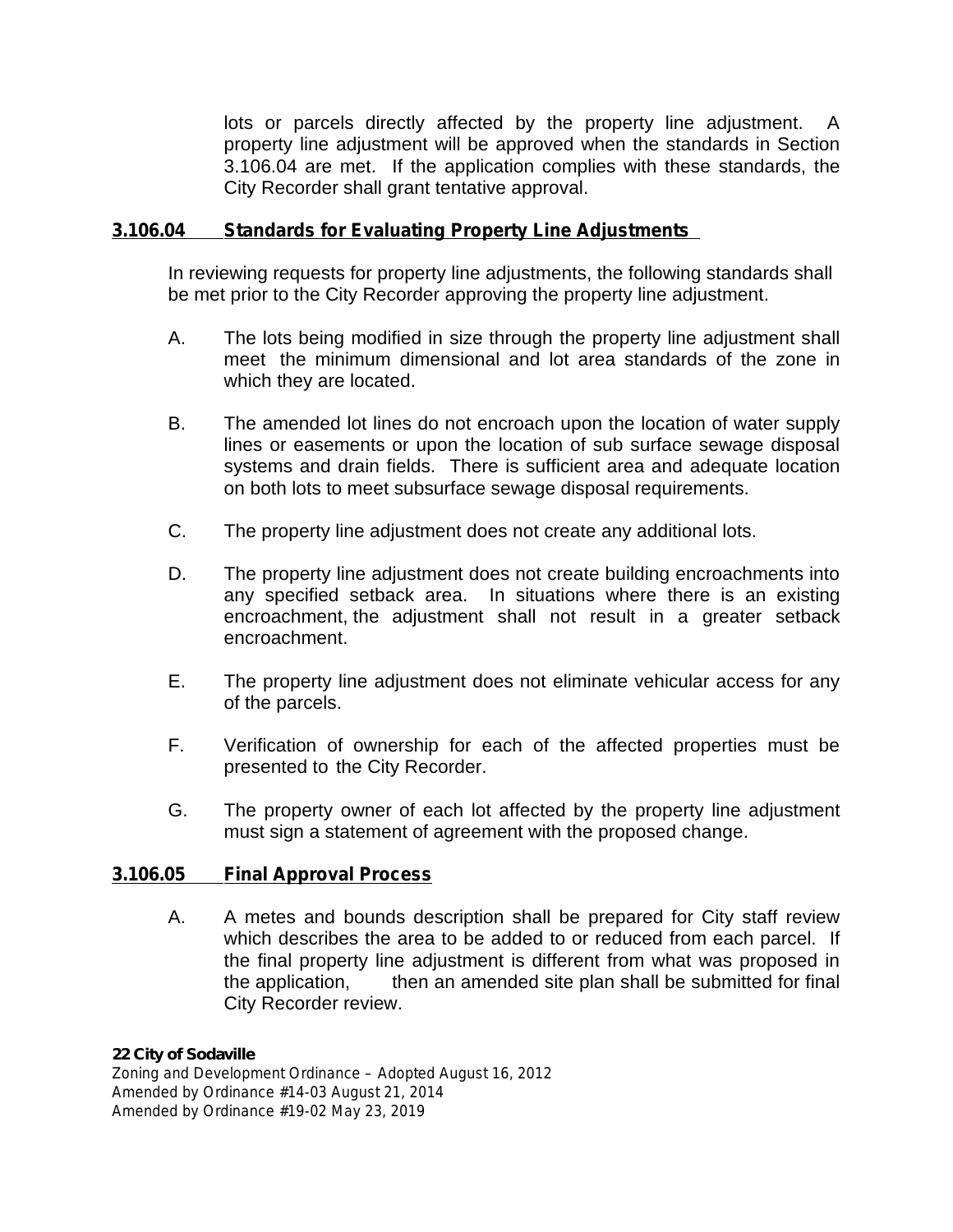- B. Compliance with any conditions of approval must be demonstrated before final approval by the City.
- C. The City Recorder shall render a decision within 30 days of receiving the final property line adjustment plan. This decision is subject to City Council review in accordance with Section 3.106.06.

### **3.106.06 City Council Review**

The City Recorder's decision on the property line adjustment is subject to City Council review before it is final. Within 35 days of the City Recorder's decision, the City Council shall review that decision and determine the need for further review. If it is determined that further review is necessary, the City Council shall consider the property line adjustment request at a public meeting. The City Council may affirm, deny, or modify the City Recorder's decision but must use the standards in Section 3.106.04 in arriving at the decision.

### **3.106.07 Verification of Final Decision**

- A. Within 180 days of approval of the property line adjustment by the City Council, the applicant shall provide evidence to the City Recorder that the boundaries of the parcels have been modified in accordance with City approval.
- B. Evidence of approval shall be verification from the County Recorder and the County Assessor that the property has been transferred from party to the other and that the land to be added to a parcel has been consolidated with the parcel. Evidence of approval shall also be a copy of the survey as filed with the County Surveyor.
- C. As required by ORS 92.060(7), an adjusted property line created by the relocation of a common boundary shall be surveyed and monumented in accordance with ORS 92.060(3) and a survey filed with the County Surveyor.

### **3.107 AMENDMENTS**

### **3.107.01 Authorization to Initiate Amendments**

An amendment to this ordinance, in the text or map, may be initiated by the City Council or by application of a property owner or authorized agent.